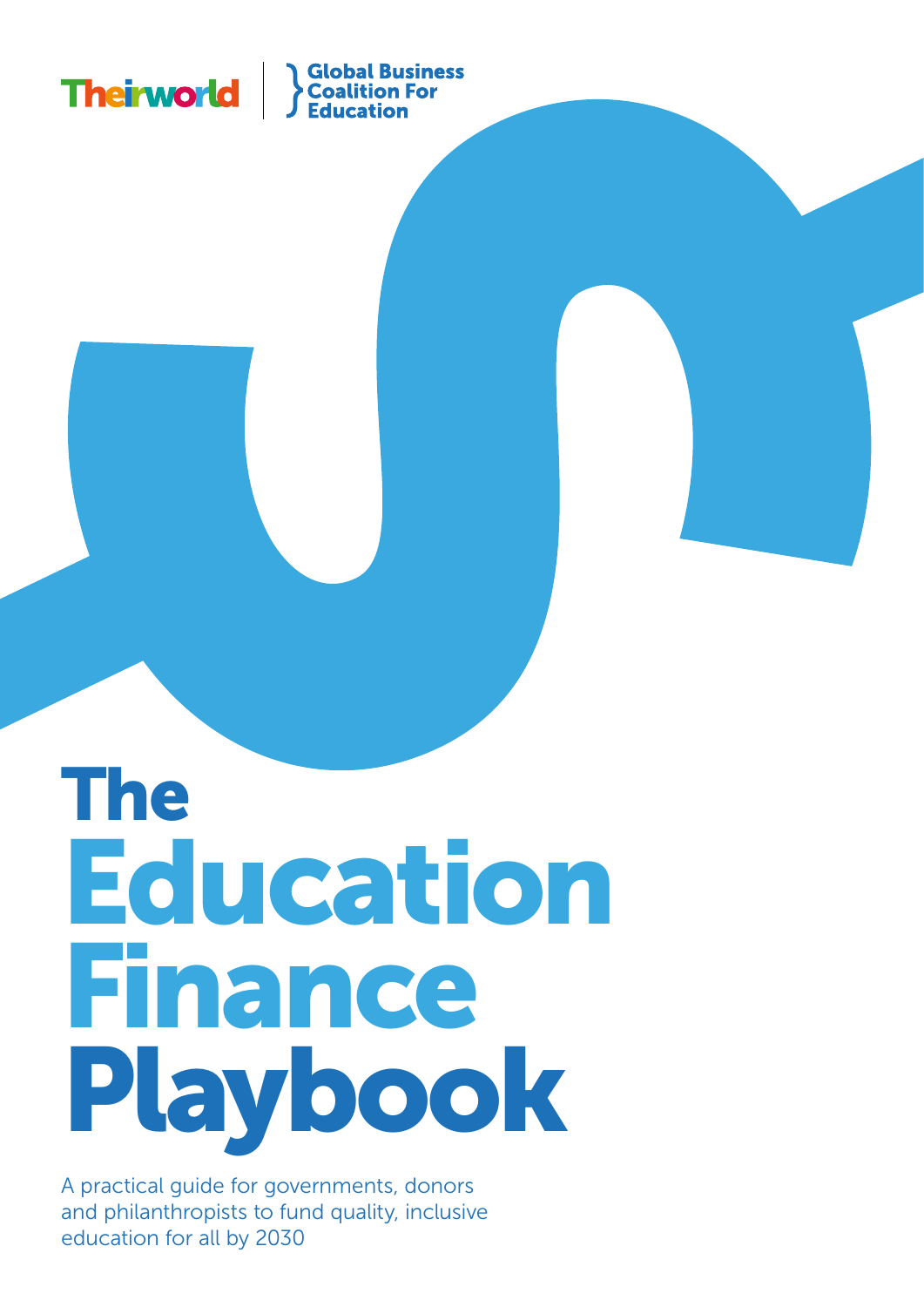The Playbook is authored by Justin van Fleet Ph.D. with the support of the Theirworld team; the Education Playbook Supplemental Donor Guide is authored by Raphaelle Faure. The report is the result of the insights, guidance and expertise of Rob Doble Ph.D. with additional support and research by Kate Oliver. The report was edited by Alex Spillius.

The Playbook draws on outstanding research and reports by peer organisations outlined at the end of this document, including projections by the Education Commission, UNESCO, the Global Education Monitoring Report, UNICEF, Save the Children, the World Bank, UNHCR, and others. The authors would like to thank all of the organisations who provided data, clarification on their activities and additional insights to support the development of the organisational profiles. In particular, thank you to Brajesh Panth at the Asian Development Bank; Yasmine Sherif, Michael Corlin and Christian Stoff at Education Cannot Wait; Liesbet Steer, Lana Wong, Katherine Kullman and Pedro Alba at the Education Commission; Anninca Floren at the European Commission; Josephine Bourne and Padraig Power at the Global Partnership for Education; Robert Jenkins and Nicholas Reuge at UNICEF; and Eirik Kollsrud at UNRWA. We are grateful to all of the organisations providing public reports and to those individuals commenting on drafts. Any omissions are that of the author.

## Part 6. The Agenda for Action Achieving major results over the next 24 m

April 2021

<span id="page-1-0"></span>Theirworld is a global children's charity committed to ending the global education crisis and unleashing the potential of the next generation.

The Global Business Coalition for Education is a movement of businesses committed to the same vision.

## [Introduction](#page-2-0)

Part 1: The scale of the global education criti

[Part 2. The price tag of universal education](#page-6-0)

Part 3. Making an impact: funding what wo

Part 4: Understanding the financial archite How the global education architecture fits to

## [Part 5. A three-point plan to fund education](#page-15-0)

1: Governments step up to provide the lion's

2: Raising \$75 billion annually: what donors can

3. Raising \$75 billion annually: what innovative

### [Annexes](#page-23-0)

[Annex 1: What we're reading](#page-23-0) Annex 2: How did we estimate the global edu Annex 3: If there is a debt crisis, can countries [Footnotes](#page-26-0)

# Contents

4

| risis                                                  | 8                    |
|--------------------------------------------------------|----------------------|
| h                                                      | 13                   |
| orks                                                   | 14                   |
| ecture and big picture<br>gether                       | 22<br>23             |
| Σ'n<br>share of resources<br>an do<br>e finance can do | 30<br>32<br>33<br>34 |
| <b>nonths</b>                                          | 40                   |
| ication financing gap?<br>s still borrow money?        | 46<br>47<br>48<br>50 |

52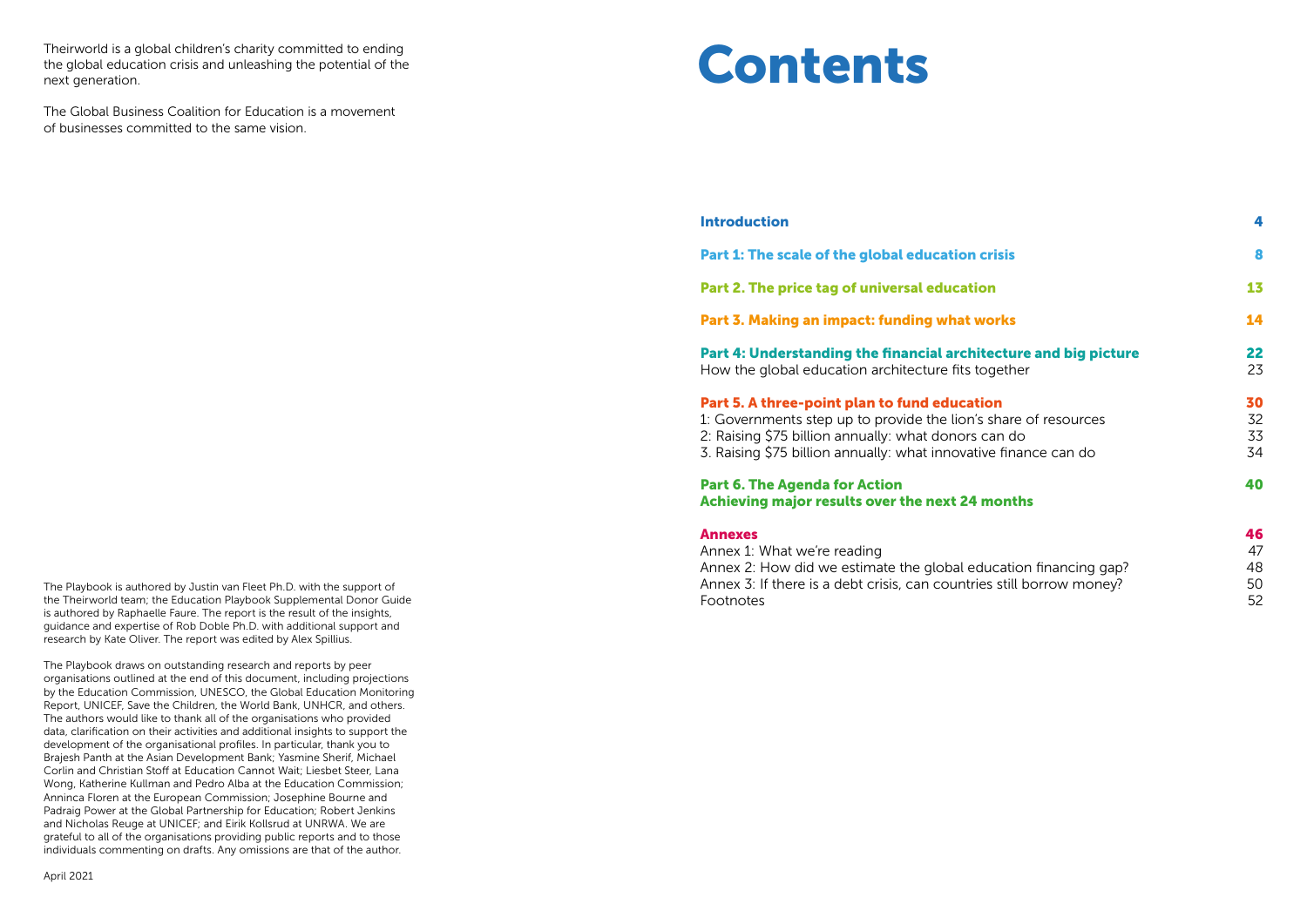The scale of the global education crisis is mind-boggling. Even before Covid-19 struck, there were 258 million children who did not have a place in school. It was forecast that more than 50 per cent of young people would not have the most basic reading and maths skills by 2030.<sup>1</sup> Millions would either never set foot in a school or would drop out early.

The impact of pandemic, which at its peak locked 1.6 billion children out of school, has made the challenge of providing quality education even more acute, with an estimated 24 million children at risk of never returning to education. The most marginalised and underserved – children with disabilities, minority populations, low-income families and girls – have been pushed further to the margins.2

Contracting economies mean many government budgets will be smaller at a time when the need for investment in education has increased dramatically. Without quality education, the next generation faces the threats of child labour, poor health, early marriage and intergenerational poverty. Drastic action is needed.

> If all students in low-income countries acquired basic reading skills, 171 million people could be lifted out of poverty.<sup>5</sup>

Major recovery efforts and stimulus packages are underway to invest trillions of dollars into the global economy in response to Covid-19. Making education a central pillar of global and national recovery packages is a surefire way to reap the greatest financial and social benefits possible, ensuring longer-term equitable and sustainable development. Education is a strategic investment with phenomenal returns, a proven solution which leads to sustained economic growth.

Education is the key to unlocking opportunity for the next generation. Data shows that education unlocks economic recovery, innovation, and climate action. It improves inclusion, antiracism, peace and security, and much more.

# <span id="page-2-0"></span>Introduction

Yet for development ministries, overseas aid departments and philanthropists searching for the most impactful way to invest resources in the education of the next generation, making sense of the different funding mechanisms and organisations, the costs, and where to invest, can be overwhelming.

Each additional year of schooling helps a woman increase her wages by about 12%.3

# 151.48 qigatons



Closing the education financing gap in lowand lower-middle-income countries could reduce emissions by 51.48 gigatons (equivalent to five times the annual emissions of advanced economies) by 2050.4



### It has been shown that: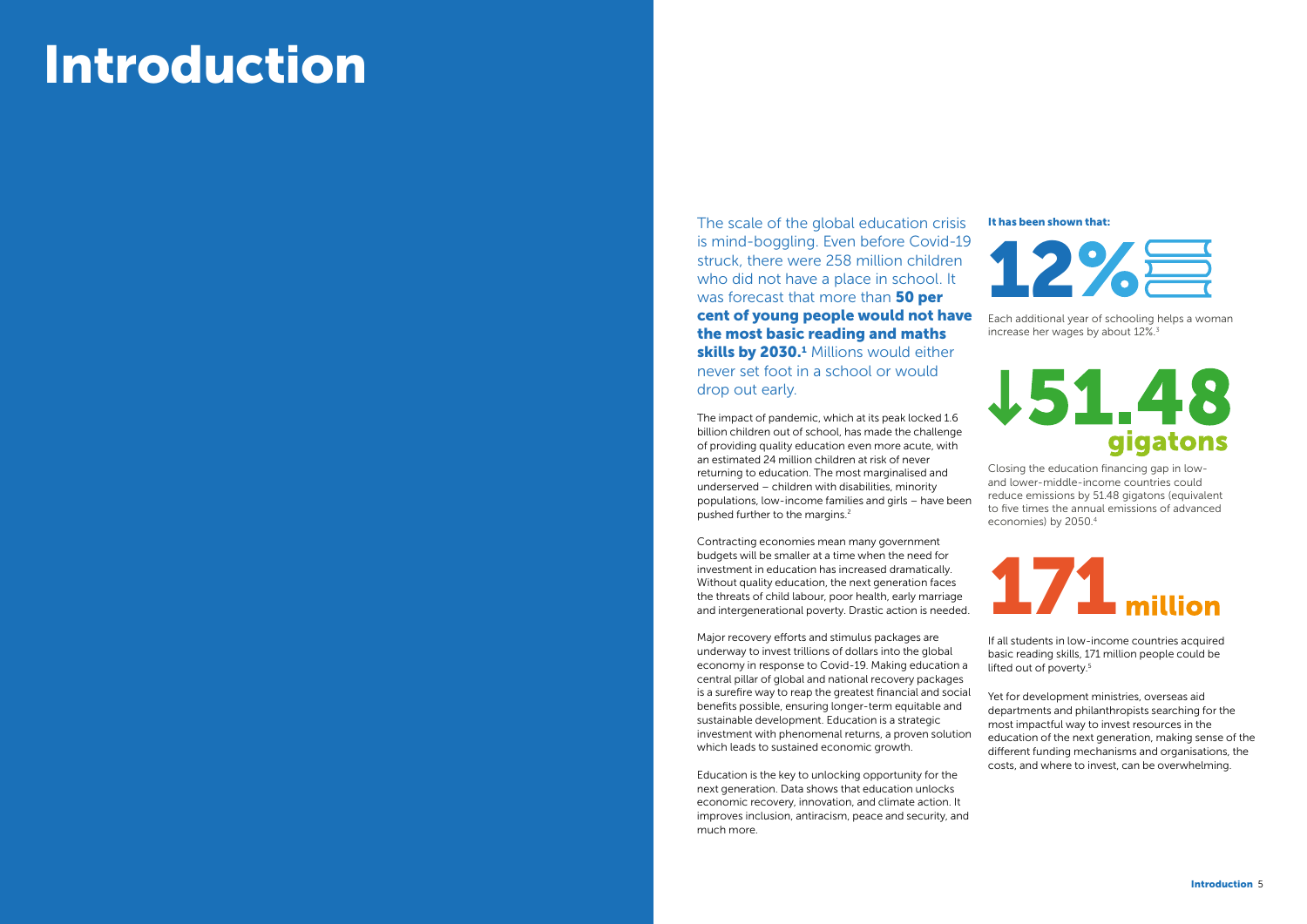The Education Finance Playbook provides that much-needed clarity, and shows how Sustainable Development Goal 4 – equitable and inclusive quality education for all by 2030 – can be achieved. It will require nothing less than a Marshall Plan for education recovery across the globe.

Putting every child on track for education by 2030 will require a comprehensive, unrelenting mobilisation of political will, innovation and resources by as many partners as possible.

The challenge is far greater than any one institution's efforts. It is clear that the current collective efforts of the international community, while well-intentioned, are insufficient for the task at hand. The playbook demonstrates that the current strategy for funding education will leave hundreds of millions of children behind unless we act differently – starting now.

This playbook outlines the scale of the education crisis, the current status of funding and the price tag needed to put the world on course to provide quality education to every child. It maps the global education architecture and identifies the relative importance of various funds as well as their efficiency in delivering money to children's education.

The playbook identifies a price tag of \$75 billion a year, on average, that the international community needs to mobilise to put the world's children on track for universal education.

It recommends a three-point plan to fund education post-pandemic, showing that Sustainable Development Goal 4 is within reach if it is taken seriously and if stakeholders innovate.

National governments to mobilise domestic resources through equitable taxation, and meet globally agreed budget targets for education.

# The Education Finance Playbook is:

# A practical **quide**

This playbook summarises the headline figures and draws on many reports by our colleagues and peer organisations working to support governments around the world – particularly in lower-income countries – fund and deliver education.

# An overview of the different ways to fund education

# A critique of the **important** work underway

The playbook draws on empirical analysis about effective ways to support education, priority areas for action in the Covid-19 recovery, and the comparative advantages and efficiencies of various funding pathways, based on publicly available information and certified information from organisations supporting education.

# A call to accountable, collective action

For too long the international community has simply accepted that education will be a chronically underfunded sector. The assumption is that anyone reading this playbook already cares about how we get every single child on the planet into quality education. It calls on all stakeholders, including governments, donors, philanthropists, international organisations, NGOS, civil society and business to unite with young people around a set of priorities and concrete steps to hasten progress towards Sustainable Development Goal 4.

1

3

2 Donors, philanthropists and businesses to step up and meet or exceed funding target.

> Donors, multilateral banks and recipient countries to innovate, by backing the new International Finance Facility for Education. The playbook demonstrates that \$6.25 billion contributed by donors could make \$50 billion of new finance available for education at a time when resources for recovery efforts are at a premium.

# The Education Finance Playbook is not:

# A comprehensive technical review of the literature

There are many great reports by our colleagues at organisations like Save the Children, UNESCO, UNICEF, the Education Commission, the Global Partnership for Education, World Bank and others with technical analyses about the scale of the crisis, declarations about shared priorities, the effectiveness of policies and interventions, and financial projections. We draw on those reports and documents to provide a top line summary to help navigate the sector.

# A guide to making the case for education

Theirworld has produced a resource called "The Key" with talking points and facts to make the case for education. The assumption is that anyone reading this already believes education is important. If you need more evidence to help you convince someone about why investing in education is the key to unlocking a better future and the other Sustainable Development Goals, visit The Key (key.theirworld.org).

Every single actor highlighted in the playbook – and many more – is doing important work to end the global education crisis, which is bigger than any single organisation, institution or stakeholder. Every institution has a particular contribution to make. It will take everyone working together and doing their part to ensure every child and young person enjoys an equitable and inclusive quality education.

The current plans and proposals by world leaders lack ambition and the numbers just don't add up to the scale of the challenge.

The Education Finance Playbook puts the challenge in perspective, drawing on the best evidence and synthesising information into a digestible format to provide a roadmap and detailed agenda for action to inform governments, donors and philanthropists about how best to make an impact over the next 24 months and beyond. The first milestone is the G7 in June where a more comprehensive and bold vision for the future of education finance is imperative.

# Introduction

# It calls for bold action from brave leaders: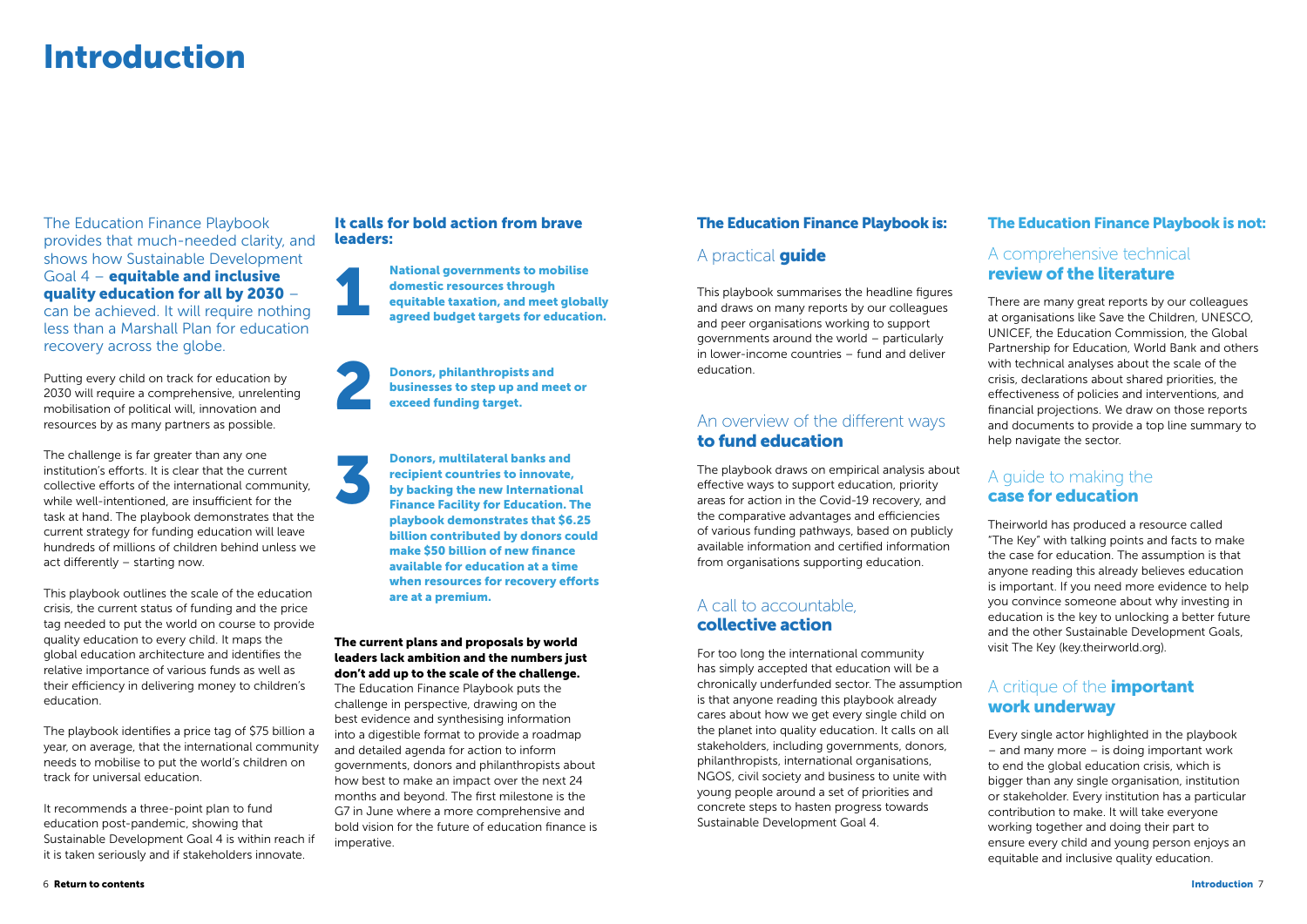# <span id="page-4-0"></span>Part 1 The scale of the global education crisis



# At its peak, the pandemic closed school doors to 1.6 billion children, **including 767 million girls. Despite** remote learning efforts, many continue to miss out. Connectivity and distance learning is not available to everyone, making the pandemic a great divider and perpetuator of education inequity. Some estimates suggest nearly a third of all students globally missed out on education due to lack of remote learning.9

Many of the poorest and most marginalised have been left behind. Throughout 2020 and into 2021, child marriage and early pregnancy have increased, as did hunger and malnutrition, with 370 million children missing school meals.<sup>10</sup> Some of the youngest learners joined the 175 million children who did not have access to early childhood education, missing out on crucial developmental progress.

As of February 2021, the World Bank's Covid-19 school closures map still showed 681.7 million students in countries with fully closed schools and another 92.4 million in countries with partially closed schools.16 Projections suggest that after the pandemic, in low-and-middle income countries, only 37% of ten-year-old children will be able to read and understand a simple text.<sup>17</sup>

After the pandemic, it is estimated that up to 24 million children who were in school in 2019, may not return.11 We are further off track than we were in 2019.

The estimated knock-on impacts of limited education on the economy are shocking. Only a few months into the pandemic, projections were estimating that children missing out on five months of education would collectively result in \$10 trillion in lost future incomes.18 In OECD countries, economic losses from reduced learning19 could range from an estimated downturn of \$504 billion in South Africa to \$15.5 trillion in China.<sup>20</sup> Projections of losses to gross domestic product (GDP) due to reduced preschool participation are shocking: for example, lower-middle-income countries could stand to lose 3.38% of GDP due to six months of preschool closures – not to mention the longer-term developmental impact on children.<sup>21</sup>

In some regions of the world, young people have faced extreme adversity. Half of all refugees were out of school even before the pandemic wreaked havoc on schooling.<sup>12</sup> In Africa, the pandemic has left a quarter of a billion children out of primary and secondary school $13$  while in Latin America and the Caribbean, children have lost on average four times more days of schooling compared to the rest of the world.<sup>14</sup> Meanwhile, in South Asia, home to the largest population of young people, schools have been closed on average for five months, negatively impacting an estimated 434 million children.15

Governments and the international community need to prioritise education to prevent spending falling off an economic cliff. Otherwise, the adverse impact on children will be dramatic.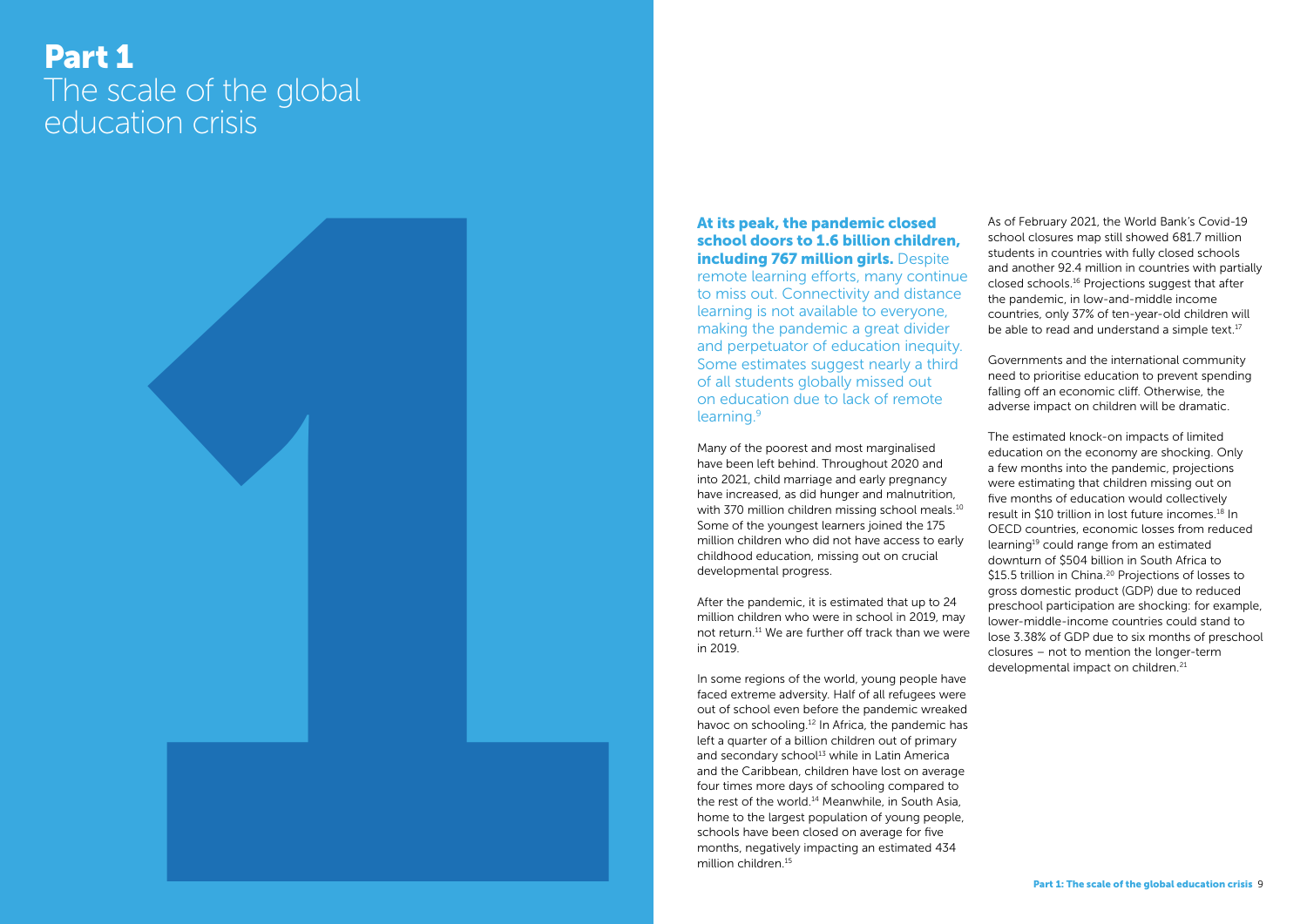# Best Case Scenario

# Worst Case Scenario

# Who has the agency to act

Countries take the education crisis seriously and invest heavily and effectively post-pandemic. By 2030, every child is on track to receive an inclusive and equitable quality education. All children have free, quality preschool. Families are healthier, communities are safer and more secure. Economic growth is spinning upward as the potential of the next generation is unlocked, preparing more young people to meet the demands of the Fourth Industrial Revolution and prepare for a workforce boom of innovation, sustainability and growth. Families rise out of poverty at record rates. Education has reduced climate emissions and the spill over benefits have unlocked the other SDGs.

Governments are short-sighted during the pandemic recovery and move towards austerity and reduction in domestic spending on education and, at the same time, international donors reduce aid levels to the poorest countries. By 2030, half of all young people have not obtained the skills necessary for entry level employment, reducing the global workforce's potential by more than 50%. Given the interconnected nature of economies, growth levels have been relatively low. Poverty rates are higher throughout lower-income countries. Girls and the most vulnerable are left out of education and opportunity. Communities are less safe, fuelling increased numbers of people are on the move. Climate change increases as a risk and refugees are still not in school, placing significant burdens on governments well into the future. Health levels do not advance at the rates that were possible a decade prior, with many more children malnourished or dying before the age of five than should be acceptable in the 21st century.

Even during the pandemic recovery, prioritising education is possible and will lead to accelerated growth and development. But there is more than an opportunity for investing in a more equitable and pronounced recovery, there is a responsibility to act. There are immediate action items and imperatives for governments, donor agencies, civil society, philanthropists and even companies to transform education opportunity globally, regionally and nationally. They are outlined in detail in this playbook.

# The Playbook What's at stake in ten years?



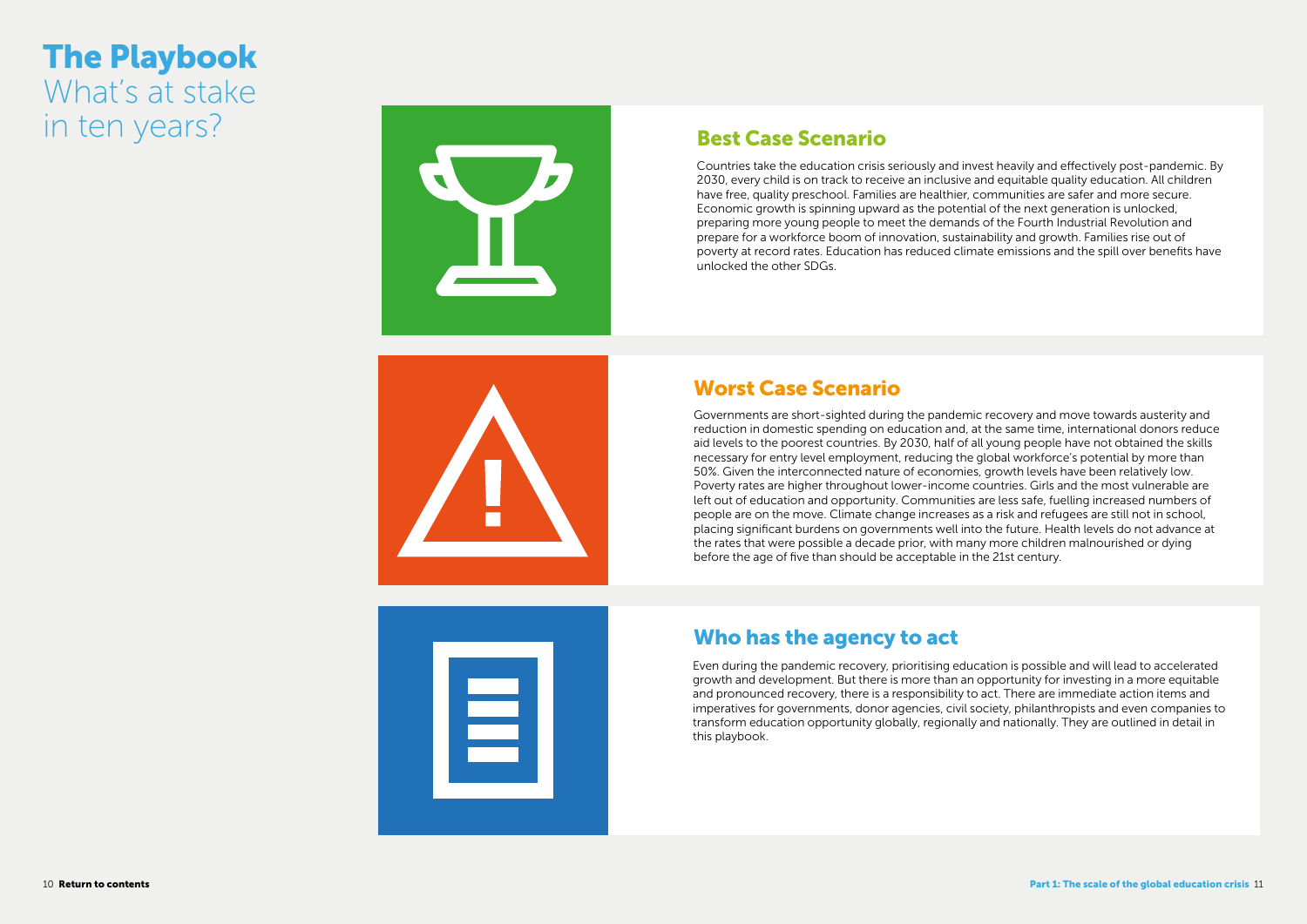# <span id="page-6-0"></span>Part 2 The price tag of universal education



This is a lower-range, conservative estimate based on the limited data available in the sector, demonstrating the sheer scale of the challenge.<sup>22</sup>

Between now and 2030, assuming lower-income countries also do their part to direct the maximum possible resources to education, Theirworld estimates the international community will need to mobilise **a minimum** average of \$75 billion dollars **annually** to be in striking distance of giving all children a quality education by 2030.\*

To place this estimate in context, annual aid to education peaked at about \$16 billion in 2019, about one-fifth of the minimum level Theirworld suggests is now needed. And this comes when some estimates predict that aid to education may fall by \$2 billion from its peak in 2020 and not return to earlier levels for another six years.<sup>23</sup>

Prior to the pandemic, it was estimated that if domestic resources for education were maximised by lower-income governments , the international community – primarily donor agencies and philanthropists – would need to contribute an average of \$44 billion dollars per year.24 But lower growth projections, coupled with increased costs of delivering education during and following the pandemic, will add an estimated \$325 billion more to the cost of global education over the next decade, according to UNESCO.25

Lower income countries are facing what the World Bank has coined a "triple shock" of pandemic-related funding impacts on resources for education:

- Government spending on education is adversely affected by the pandemic.<sup>26</sup> Projections show governments on average are facing education budget cuts of 8%.27
- Parents in low- and middle-income countries will struggle to maintain the considerable resources they devote to their children's education. Households accounted for 38% of education spending in low-income countries in 2018-19.28
- With decreased budgets, donor countries are cutting, or threatening to cut, international aid budgets impacting education support for the poorest children in countries which are already falling behind.

All of these factors require the protection of education budgets at every opportunity, and the prioritisation of education in stimulus funding, and for donors and philanthropists to step up.

\*There are many estimates of the cost of global education, and in particular how much support will be needed from external resources in the international community. Theirworld's projection is a lower-bound estimate constrained by limited rigorous data on education finance in the sector. The rationale for this estimate is detailed in the annex. In short, the \$325 billion in additional resources projected by UNESCO due to Covid-19 is averaged over the next decade and added to the average pre-pandemic estimate of external finance modeled by the Education Commission. Estimates of the financing gap UNESCO which do not include household spending, project even more will be needed (See Annex 1). This report uses a lower-bound estimate which in itself underscores the sheer magnitude of the crisis compared to the current level of action by the international community.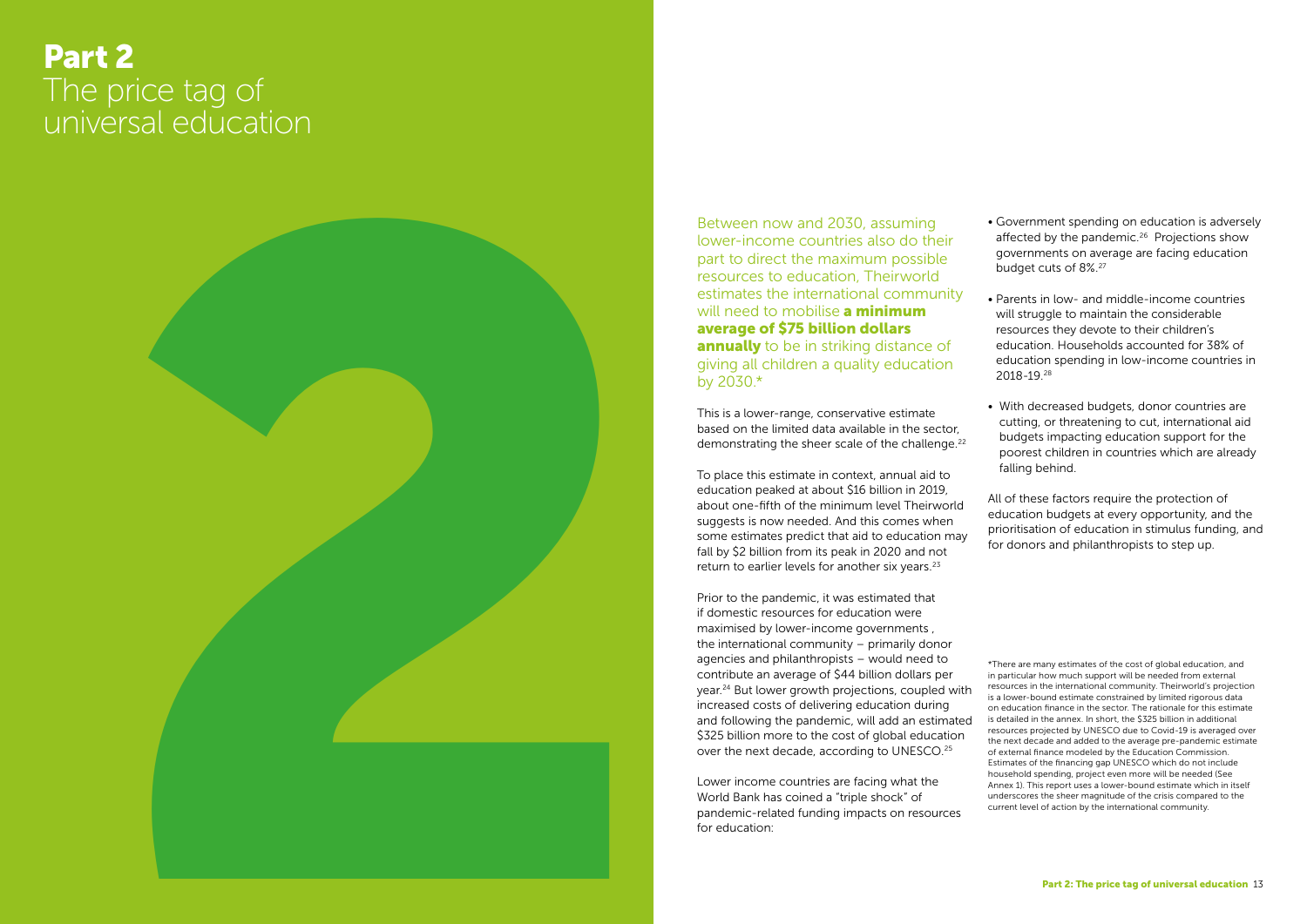# <span id="page-7-0"></span>Part 3 Making an impact: funding what works



Simply financing education through pandemic recovery efforts, with little attention to where financing goes, will not create the seismic impact on the economy and development that is needed for the next generation. Effective use of resources is critical to achieving the rapid impact and results required to end the global education crisis.

There is good news. A tremendous amount of evidence exists about what works, while there are agreed priority areas of action among many countries around the world.29 Before talking about financing education, it is necessary to ensure that every dollar mobilised is put to the best for children.

At the start of the Sustainable Development Goals, the education sector articulated four imperatives at the core of accelerating education progress:



These four imperatives remain relevant today. And while no one would have predicted a global pandemic on top of the existing education crisis, the acute urgency of the the Covid-19 pandemic has added additional focus to priorities in the recovery phase which could significantly advance progress over the next decade.

innovative finance.<sup>30</sup>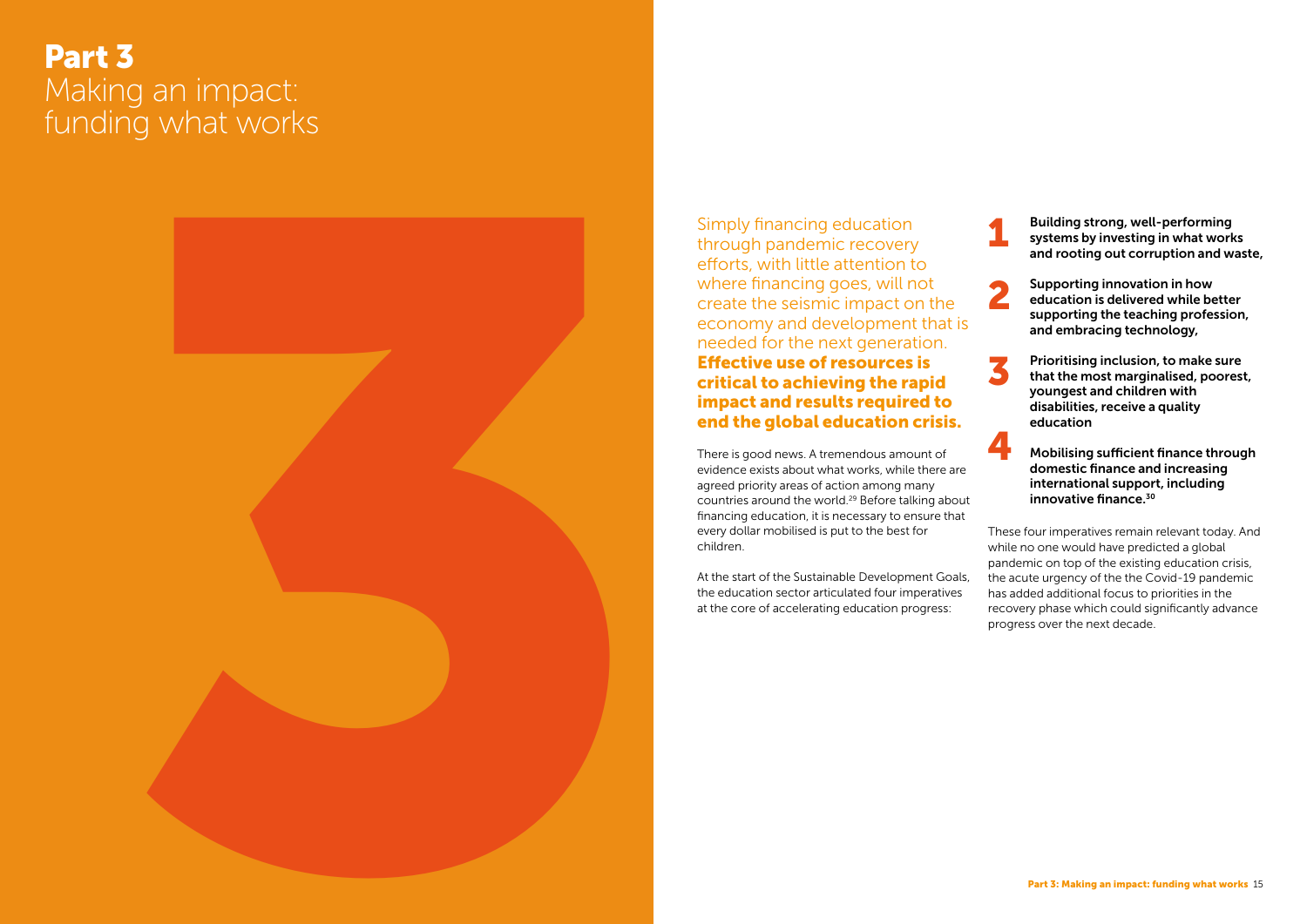# Universal early childhood education and developmental support

### The price tag: 10% of education **budgets**

Children who miss out on strong early childhood development and education are already behind by the time they enter school. Nearly 90% of a child's brain develops before the age of five and investing in quality early childhood education can support nurturing care that all young people need for the best start in life. The economic and health benefits are significant. Yet pre-pandemic, 175 million children were not enrolled in early childhood education. To ensure children are in school by 2030, investing in early childhood education today will make the likelihood of them remaining in school even higher tomorrow.

*Governments will need to spend about 10% of their overall education budgets on preschool education. Theirworld and many organisations are asking governments and donors take the 10% pledge to ensure the youngest learners are not left out of education and early years development during the recovery efforts.*



# Foundational learning

Education fulfils many purposes in society, from civic participation to employment. And some skills, like literacy, numeracy and social-emotional learning, are foundational and unlock more opportunities to learn, grow and thrive. Prioritising foundational learning for all children and youth is essential, and some estimates show that in 2021 some 70 million children, over half of the world's ten-year-olds, could lack basic literacy skills if the worst impacts of the pandemic take hold.31

# The price tag: \$14 billion

*About \$14 billion is needed if the 20 countries with the lowest literacy rates and the E-9 countries with the largest populations in the developing world are to achieve functional literacy and numeracy by 2030.32 UNESCO estimated the financing gap for pre-primary and primary education to be about \$25 billion.33* 

The shared priority areas for the recovery phase have been agreed by many countries, international and local organisations, and experts. If advanced, they have the potential to springboard move education forward at a more rapid pace. There are eight areas of impact with associated costs, where known. The costs will need to be funded by both governments and by support from the international community.



# Making an impact: funding what works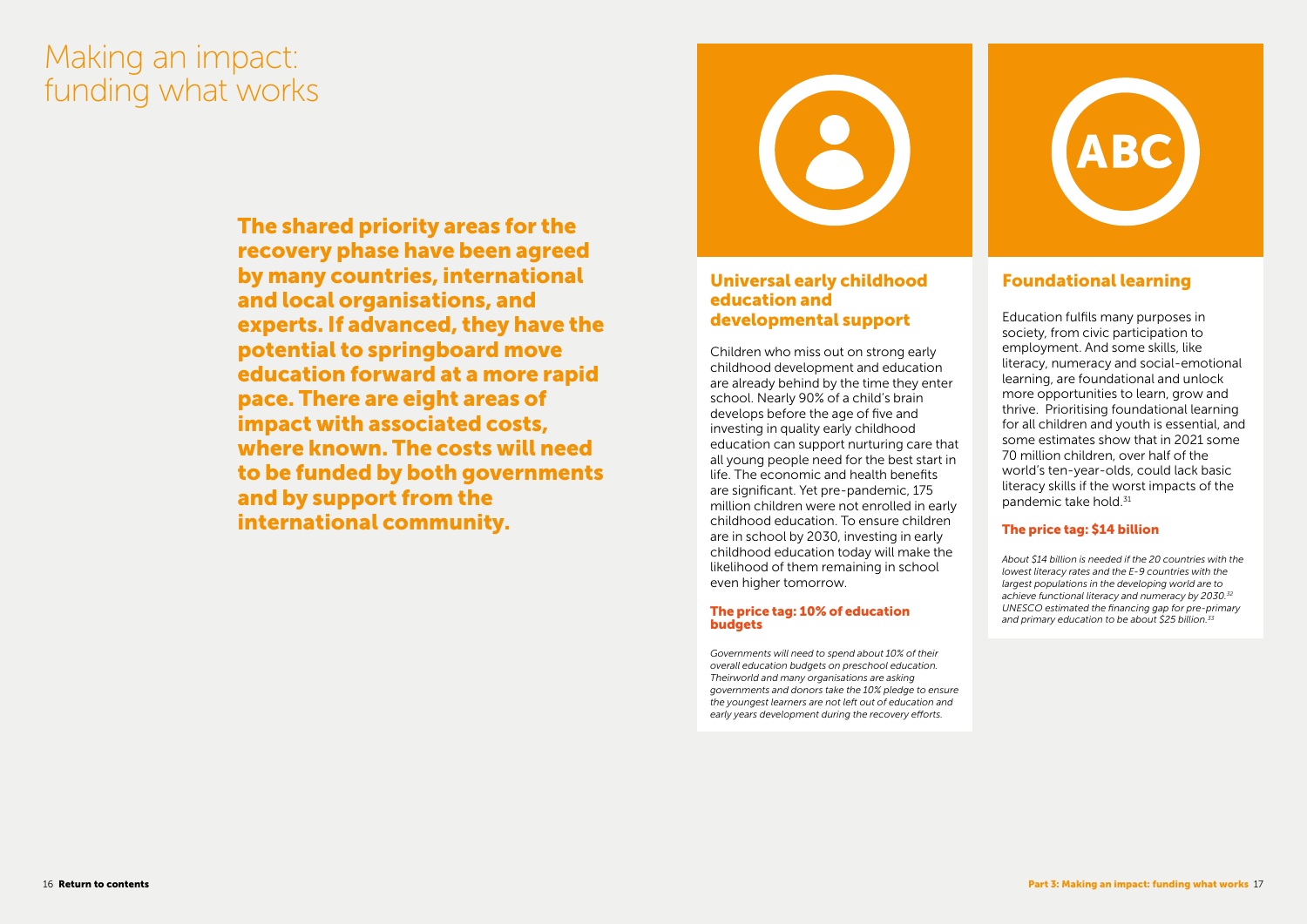# Safe schools and learning environments

Ensuring schools are able to reopen safely with proper health and other protocols in place not only supports quality learning but provides children and families with the confidence to return to education. But the safe reopening of schools is about more than health protocols and guaranteeing water, sanitation and hygiene. It also requires social protection and safe places to learn, including safe school journeys, being free from threat of attack, bullying or harassment, all of which have negative impacts on attendance, development and learning. For refugees and migrants, the need for safe schools is even more acute. Safe schools also mean being ready for the next pandemic or emergency, whether it be conflict, flood or famine, and being prepared to rapidly respond and deliver education.

## The price tag: \$4.85 billion annually (for refugee education)

*The total financing gap for education post-pandemic takes into account the additional measures necessary to address the safe reopening of schools. While safe schools and learning environments are universally relevant, nowhere in the world is the right to education more difficult than for refugees. Of the 26 million refugees, about half are children under the age of 18. Fewer than 1 in 3 refugees is in secondary school and only three percent will advance to higher education. Of the total costs of education, \$4.85 billion will be needed annually to achieve universal education for refugees. A full course of K-12 education is estimated to cost \$63 billion over the next decade.37*



# Connecting all schools and digital inclusion

Covid-19 has made the promises and challenges of using technology in learning more evident. The inequity in access to reliable internet connections and to equipment for learning at home, such as laptops, tablets and smartphones, has only underlined how it is necessary to connect all schools and communities to the Internet and close the digital divide. All young people need to be able to benefit from distance learning, supplemental classroom learning, and all of the promises of technology and open learning materials. Closing the digital divide will make technology a great uniter and equaliser, rather than a great divider that further exacerbates inequalities. Moreover, investing in connectivity will not only benefit education, but public health systems, commerce, and job creation.

## The price tag: \$428 billion to connect every school

*Giga is a UNICEF-ITU global initiative to connect every school to the Internet and every young person to information, opportunity and choice. The costs estimated with universal connectivity are billed at \$428 billion for connecting every school to the Internet. In addition, another \$46 billion will be needed in additional investment costs between now and 2030 for complementary investments (e.g. content development, teacher training, devices, etc.).38 But given the spill over benefits to the business sector, the impact on job creation, health workers, the investment could be leveraged through a unique public-private effort, including through the use of the International Finance Facility for Education, given its impact on learning (see below).*



# Special measures to support girls' education

Girls' education is a critical driver of health outcomes and economic growth. Each additional year of schooling helps a woman increase her wages by about 12%.39 Educated mothers have healthier families. When a mother can read, her children are 50% more likely to live past the age of five, twice as likely to attend school, and 50% more likely to be immunised.40 Some projections even show that educating girls could result in a massive reduction of 51.48 gigatons of carbon emissions of by 2050.41

# The price tag: Fully funding education

*Girls account for about half of the school aged population, so any serious international endeavour in girls' education would need to have a plan to raise upwards of \$37 billion in external resources annually (e.g. half of the total financing gap for education), plus the costs of educating boys. The gender responsiveness aspects of education planning and interventions are well-documented by organisations like the UN Girls' Education Initiative and are more cost effective at educating girls and boys.42*



# School meals and nutrition for every child

Without quality nutrition, young people are unable to learn to their full potential. Children with good nutrition can increase their future wages by up to 50% and reduce the chance that they will experience poverty later in life by 33%; learning increases are also significant.<sup>34</sup> Because of the pandemic, 370 million children have missed out on school meals.35 Investing in education and nutrition together is a more cost-effective way to ensure food security and quality learning.

# The price tag: \$4.7-5.8 billion annually

*It is estimated that 328 million children live in locations where school meal coverage is inadequate and about 73 million of these children live in extreme poverty. The overall financial requirement for school feeding is \$4.7 billion, increasing to \$5.8 billion annually if other essential school health interventions are included in the package, such as deworming, malaria prevention and basic vision.36*

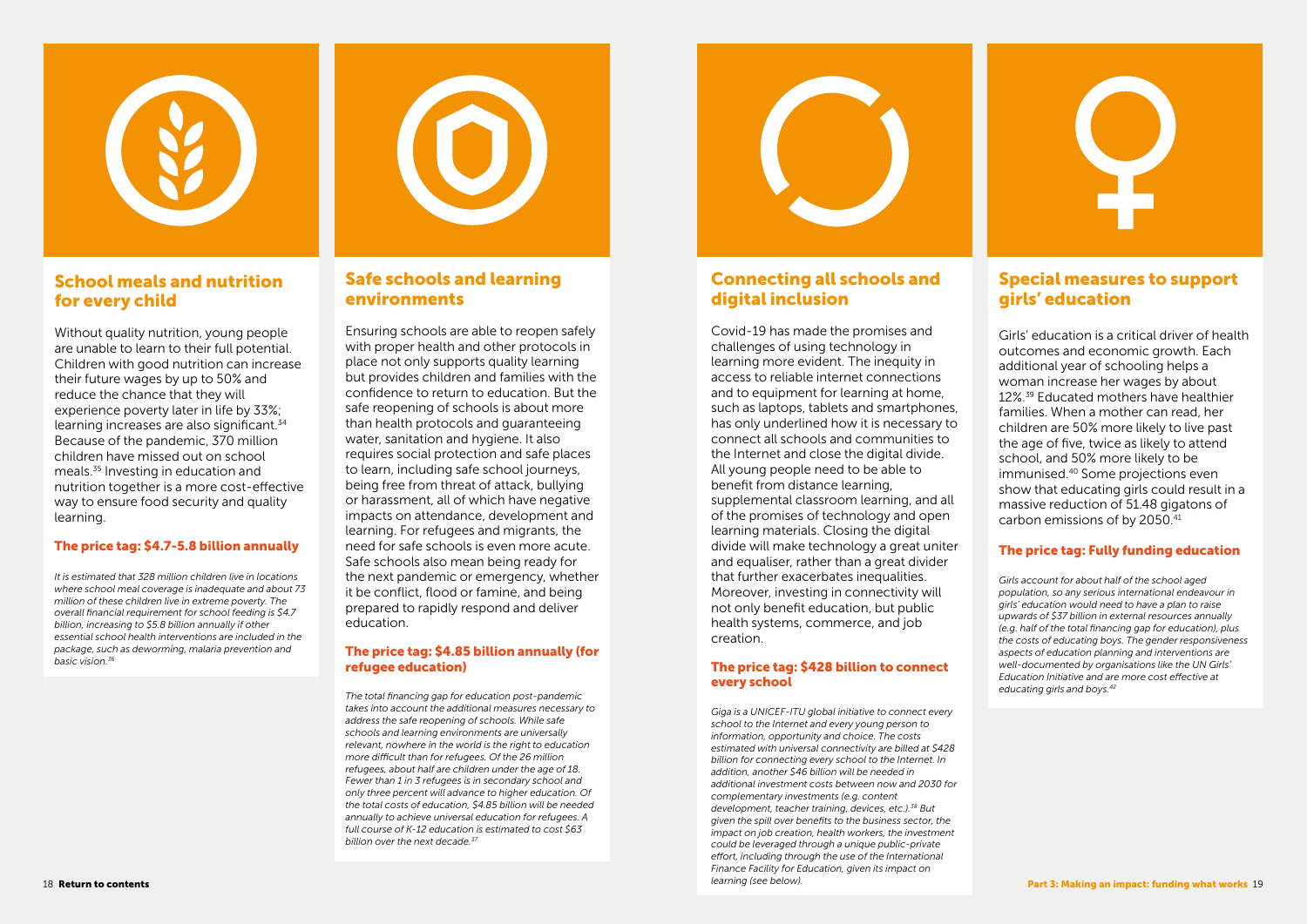The pandemic has radically transformed the type of work that will be available to young people and underscored the soft, entrepreneurial, interpersonal, technical and resilience skills that will be necessary for young people to leave secondary education equipped to address the challenges of the 21st century and improve their communities.<sup>43</sup> Education systems will need to continue to evolve to remain relevant for the changing society and the opportunities for decent work and sustainable development. Increased partnerships between schools, the business community and public sector can help foster innovation and entrepreneurship in the next generation.<sup>44</sup>



# Skills for the future

# The price tag: \$60 billion in the poorest countries

*Preparing young people with relevant skills for their future livelihoods is the result of longer-term investments in equitable and inclusive quality education. By ensuring education is relevant to the lived experiences of young people and the demands of the Fourth Industrial Revolution throughout all aspect of learning, young people will be ready to fully engage in their civic, developmental and economic potential. The pre-pandemic costs of post-secondary education were estimated at an average of \$60 billion per year in low-income countries and \$598 billion per year in lower-middle income countries between 2015-2030.45*



# A strong teacher workforce

Teachers have been on the frontline of the pandemic, delivering education and adapting to a new reality. Teachers have been disproportionately impacted when calls for liveable wages, greater support and enhanced professional development were already a top priority. It is paramount that teachers and education personnel are prioritised in the recovery, safety and working conditions are improved, and additional resources are available to support digital literacy and new pedagogical training for online, offline and hybrid education models.

### The price tag: About 75% of education budgets

*Investing in the education workforce is a combination of reforms and wider efforts, which include attracting a sufficient number of teachers to the profession, supporting all individuals in the education workforce, providing support and professional development for teachers, identifying opportunities for workforce improvements, improving the effectiveness of workforce investments, including through equitable financing, among others.46 About 69 million new teachers were projected to be needed between 2015-2030 to achieve SDG 4; the cost of teachers is often the majority of education budgets and is embedded in the estimates throughout the report.47 The proportion of education spending for salaries averages at 75 per cent of the total (ranging from 45 to 95 per cent based on the country).48*

20 [Return to contents](#page-1-0) Part 3: Making an impact: funding what works 21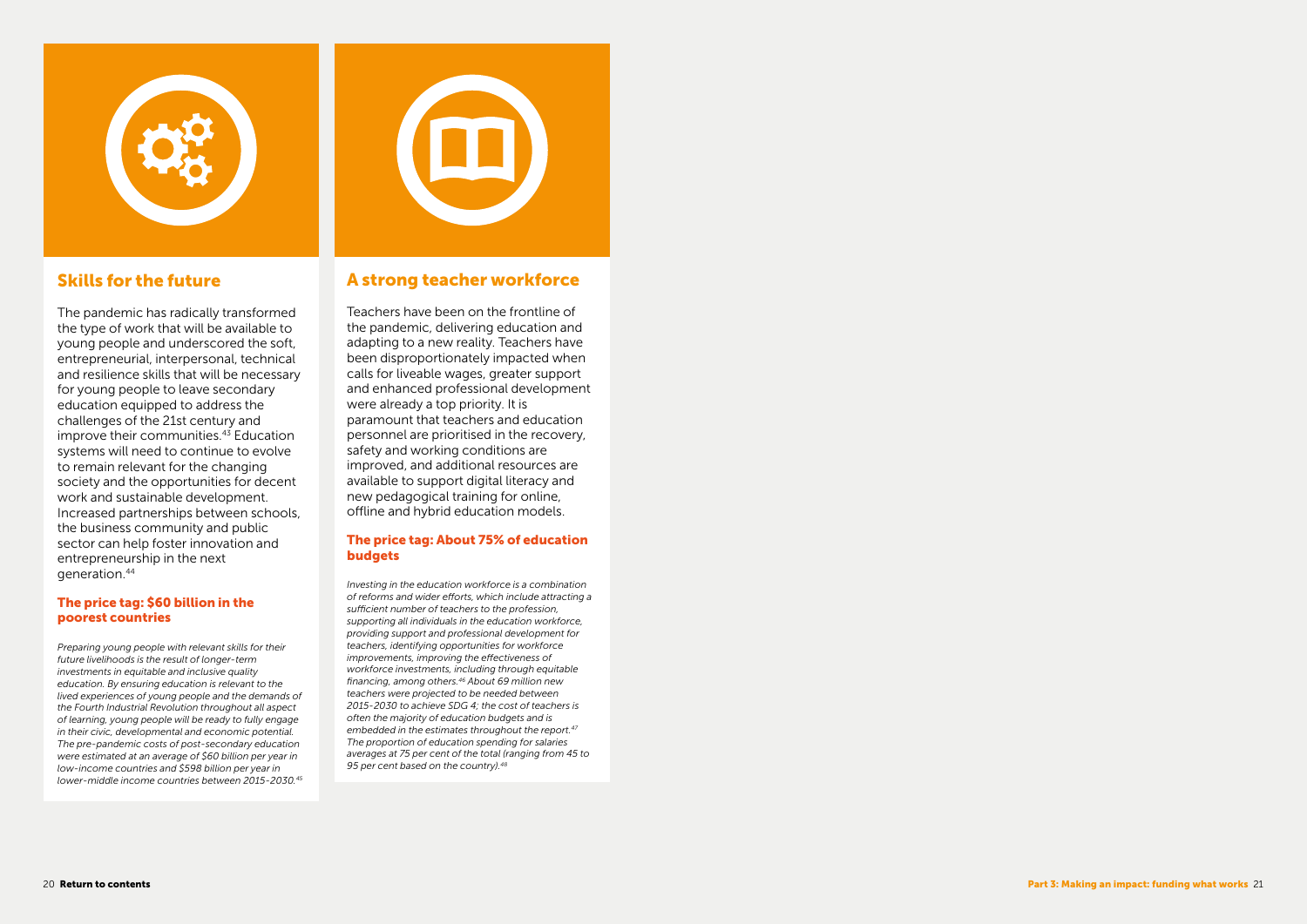The international community has a diverse set of organisations and tools to support countries' aspirations to deliver universal education. Each organisation has a unique advantage, and all deserve support in the post Covid-19 recovery effort.<sup>49</sup>

# <span id="page-11-0"></span>Part 4 Understanding the financial architecture and big picture



This section will provide an overview of the types of organisations to help donors understand how the financial architecture is structured and where innovative financing can contribute to education finance.

For those wanting to learn more, the playbook is accompanied by a *Supplemental Technical Guide for Donors,* a separate document providing a detailed review of nine multilateral organisations, including the largest education funders and organisations exclusively focused on education.

### How the global education architecture fits together

There are three global organisations whose sole focus is to mobilise resources specifically for education and who use these resources to supercharge funding for the sector.\* These funds raise resources and direct them through existing institutions, each with unique advantages.

Many donor countries assume the global education architecture is difficult to understand because it consists of a number of organisations, agencies and funding mechanisms. In reality, those can be clearly identified by their different roles, and based on a donor's preferences, it is possible to identify the best way to channel resources. By reaching a common understanding on the architecture, confusion and inefficiencies can be reduced.

While many donors may choose to direct their funds bilaterally, either directly to governments or through NGOs, channelling funding through pooled mechanisms can often be more efficient. There are two types of organisations that comprise the global education financial architecture:

# Standard international bodies.

The majority of organisations in the global education financing architecture are the same as organisations working in multiple sectors (e.g., climate, health, nutrition, etc.); they are not exclusive to education. All of these entities serve as conduits for donors or global funds to channel their resources.

# Education-specific funds.





\*The education-specific funds selected for this paper and the Supplemental Technical Guide for Donors are documented as having raised or disbursed a minimum of \$100 million in one of the previous three years.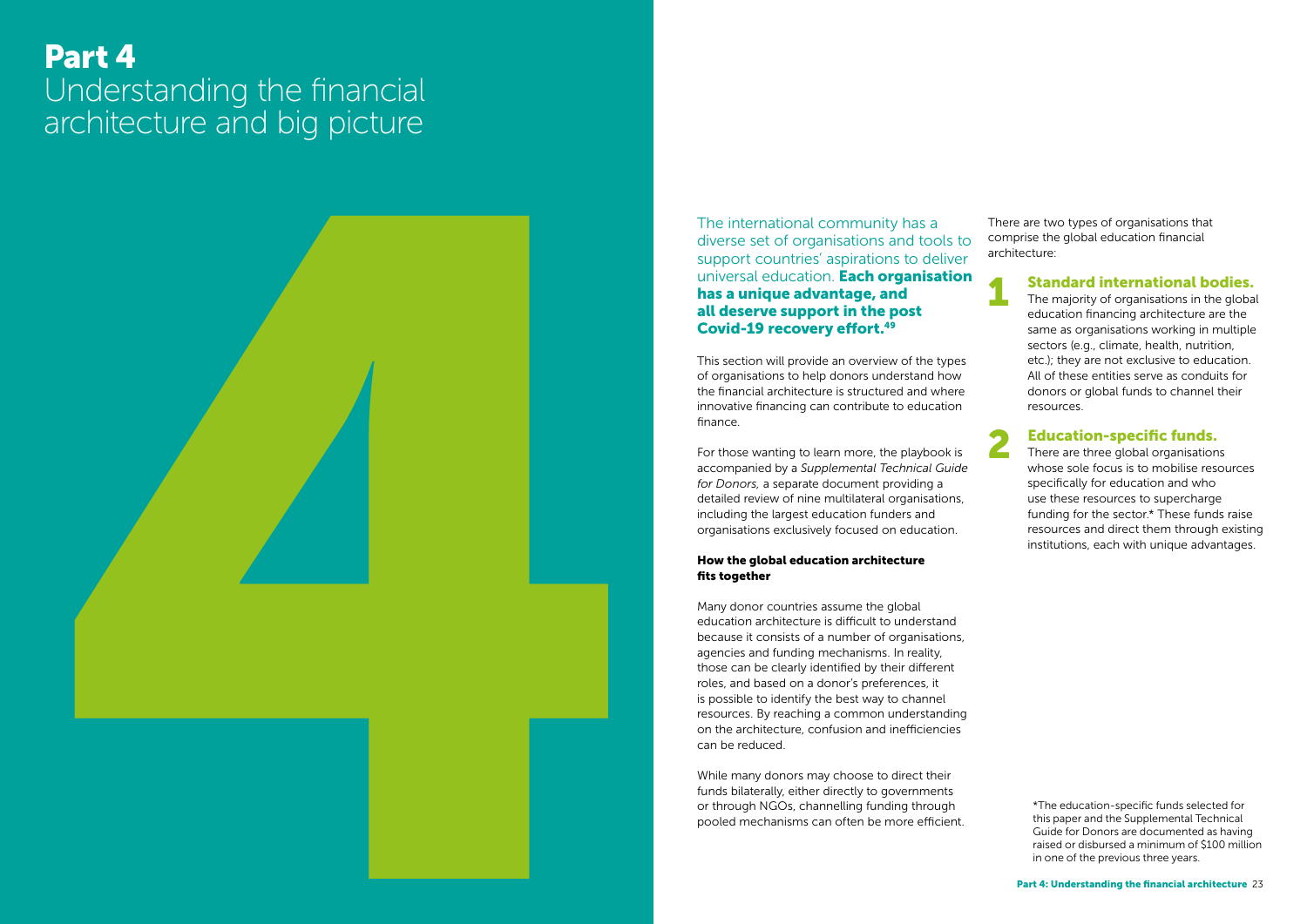# Low- and Middle-Income Countries

Receive grants or concessional finance to deliver equitable and inclusive quality education for all

24 **Return to contents** 

Every \$1 in guarantees leverages \$4 in new finance.

Every \$1 in grants releases up to \$10 in additional concessional funding from the MBDs.

**UNICEF** 

About \$1.2 billion annually to<br>education, 2017-19.

Every \$1 in cash paid in as a guarantee supporting a contingent commitment leverages up to 27 times the funding for education.

# Note: The EU Institutions contribute about 1892 states above. The EU Institutions contribute about 11 where the channel the channel the channel the channel the channel the channel the channel of the channel of the channel International Finance Facility for Education

# **Global** Partnership for Education

# Regional Development Banks

Collectively about \$1.7 billion annually for education 2017-19.

Small percentage of funds directed to education.

# World Bank

About \$2 billion annually for education 2017-19.

Only 8% of concessional funds directed to education.

# How it works: Global Education Financing Architecture

About 50% of GPE funding channelled through the World Bank

Other UN Organisations (e.g. UNESCO, WFP, etc.)

# **NGOs**

# UNRWA

# Channelled through UN Agencies and NGOs

- Leverage factor of up to 27:1.
- Supercharges funding for the MDBs.

About 50% of GPE funding channelled through other organisations

# **Education Specific Funds Standard International Bodies Countries Countries Countries**

- About \$368 million annually for education 2017-19. \$960 million in 2020.
- Hosted at the World Bank.
- Funding channelled through grant agents.

# Education Cannot Wait

- About \$77 million annually in the first three years of operation 2017-19. \$162.5 million in 2020.
- Hosted at UNICEF.
- Funding channelled through grant agents.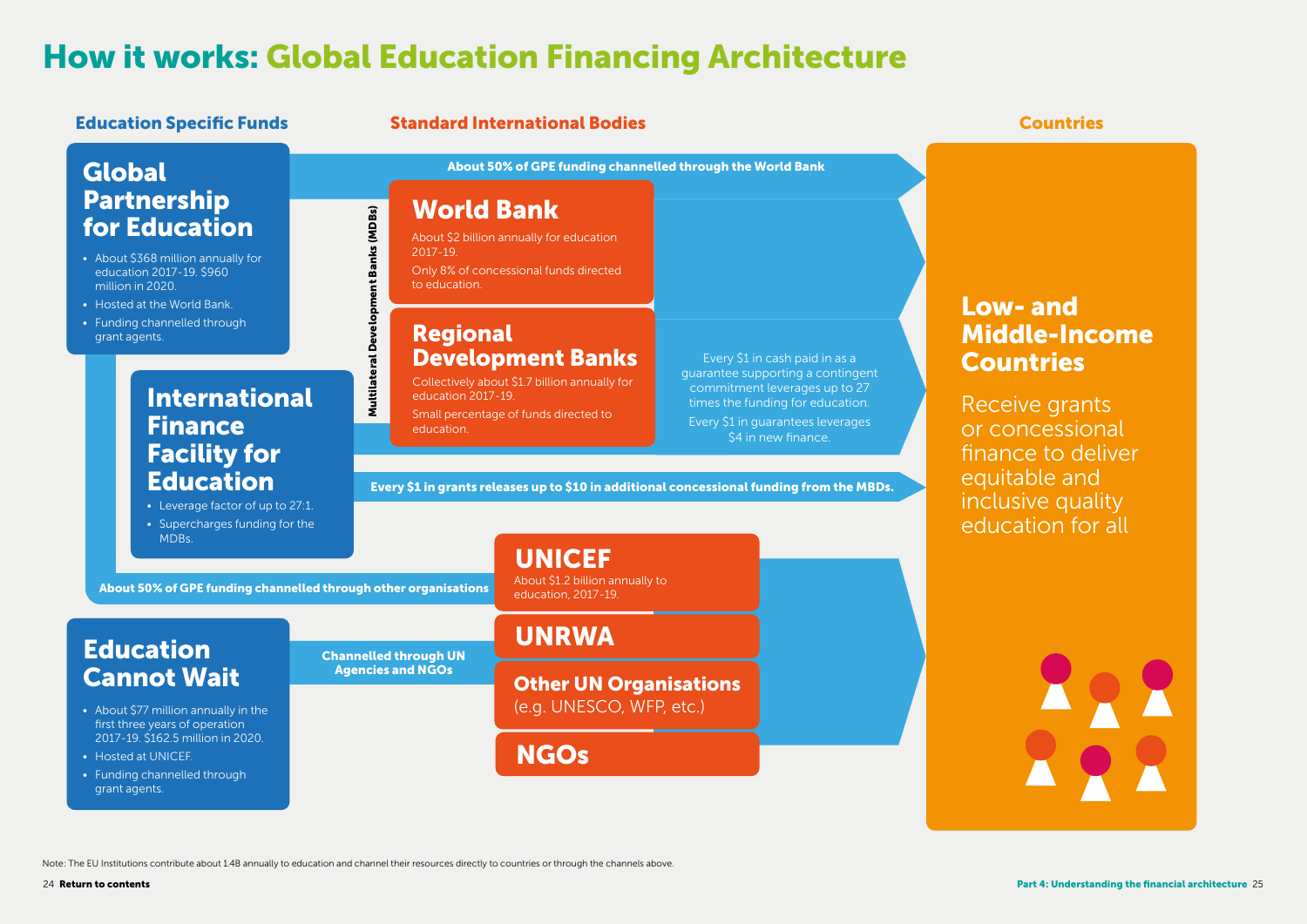# The World Bank and Regional Development Banks

The World Bank and Regional Development Banks (e.g. the Inter-American Development Bank, African Development Bank and Asian Development Bank) are examples of multilateral development banks (MDBs). Each bank uses its high credit rating to leverage resources from capital markets and provides grants to make these resources available at concessional rates to countries. The World Bank alone contributes over \$2 billion, on average, per year, making it the single largest donor to the sector.

The MDBs are highly efficient in their use of aid, but funding to these institutions cannot generally be earmarked for education. Contributing to the World Bank International Development Association (IDA) replenishment, the main way the World Bank raises money to distribute to lower-income countries, does not guarantee funding will be used to end the global education crisis. For instance, only 8% of funding from the World Bank IDA went to education over the past three years; the other 92% was directed to other development sectors. Similarly, only 4% of Asian Development Bank funding was directed to education.

### UN Agencies

Some UN agencies, like UNESCO, focus on global coordination as well as standard setting and planning support for countries. Other organisations, like UNICEF or UNHCR, coordinate international funding, serve as grant agents for global funds, and often direct funding to local organisations making a difference on the ground. UNICEF focuses on children while UNHCR focuses on refugees. UNRWA provides education to Palestinian refugees by directly delivering education services. The World Food Programme is often involved in funding school feeding programmes in countries. Each of these agencies has a specialised expertise. UNICEF is the largest agency funding education, averaging \$1.2 billion annually (22% of its overall funding).

### **NGOs**

**Contribute to GPE:** the organisation is currently seeking \$5 billion over five years (2021-25).

NGOs operate at global, regional, national or local levels, or a combination. Some of the larger international NGOs coordinate funding from multiple donors to support education programs in countries or advocacy efforts. Many local NGOs operate in local communities and directly deliver programming.

\*The European Union pools resources from member countries and distributes them through the various channels. They are explored in greater detail in the Supplemental Technical Guide for Donors in terms of their use of funding for education but are treated as a bilateral donor in this example as they operate as a "donor" organisation in this context.

## 1. The Global Partnership for Education

These plans provide greater alignment and less fragmentation for governments and are also used by the other global funds. The World Bank channels about half of GPE's funding and the other portion is channelled through UN agencies and other organisations. Administrative costs are detailed in the Supplemental Technical Guide for Donors.

The Global Partnership for Education (GPE) supports governments in creating education sector plans and provides grants to support implementation. GPE channels funding to grant agents (e.g., the World Bank, UNICEF, etc.) which oversee the resources in collaboration with national governments for the implementation of funding. GPE also directs a significant amount of its resources to organisations, other complementary activities, such campaigning, research and evidence for education. GPE is predominantly a grant-based funding mechanism which directs funding to the poorest countries, with about 55% of its funding going to low-income countries. The education sector plans developed with countries are the basis for how the funding is used. There are three multilateral organisations whose sole purpose is to raise and disburse funding to education, to "supercharge" the system to prioritise education. After any overhead or administrative costs, 100% of the funding will go to education through these funding mechanisms. To reduce the transaction costs of each donor "going it alone", pooling resources through these funds decreases donor fragmentation at the country level. These funds are hosted in international organisations or multilateral development banks and pay management fees to their host institutions and to the grant managers receiving their disbursements.

\*All figures in this section are for the years reported 2017-2019 for standard comparison. Where 2020 data is available, it is detailed in the *Supplemental Technical Guide for Donors*. Notably, the Global Partnership for Education disbursements for 2020 are reported at three times the 2019 disbursement level due to a \$508 million Covid-19 response.

The main multilateral vehicles channelling resources to support education are: \*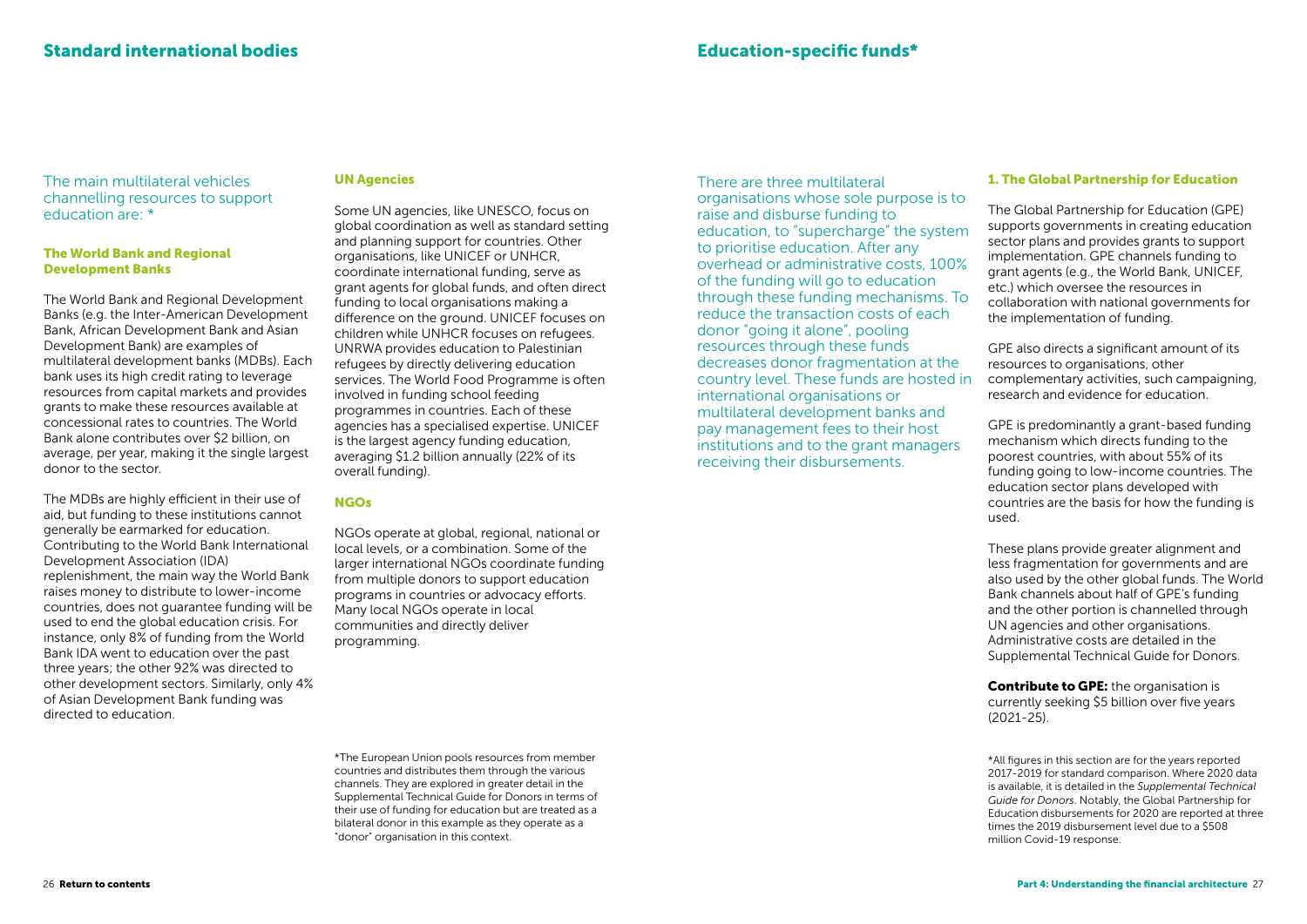# 2. Education Cannot Wait

The Education Cannot Wait fund was established to provide rapid support to education when it is disrupted by crisis or emergency, and to support countries in building and funding multi-year plans to bridge back to longer-term development. ECW channels funding predominantly to UN agencies and NGOs working to fulfil its emergency response plans or multi-year plans.

**Contribute to ECW:** the organisation is seeking \$400 million for its central fund from 2021-23 to support education for children affected by crisis.

ECW also directs resources to accelerate research and development of new solutions for education in emergencies.

ECW's grant-based funding is intended to be flexible to protect against shocks in the system to ensure education continues during emergencies and crisis. About 78% of funding goes to low-income countries. Administrative costs are detailed in the *Supplemental Technical Guide for Donors*.

# 3. The International Finance Facility for Education

The International Finance Facility for Education (The Facility or IFFEd) is an independently registered organisation with ODA eligibility which aims to generate additional funding for education through innovative finance. The Facility has two sources of financial fire power: guarantees, which are made available to the World Bank and Regional Development Banks (the MDBs) and grants, which are made available to countries.

**Contribute to IFFEd:** join the UK and the Netherlands, who have already committed funding to make the Facility operational. If donors directed \$5 billion in grants and guarantee cash payments to the Facility, it could generate up to \$40 billion in new resources for education.\*

The funding is available through the MDBs for countries meeting set criteria (e.g. a strong strategy or sector plan to address the education crisis in the country, commitment to marginalised children, debt sustainability analysis, and commitment to domestic resource mobilisation, etc.)

The Facility "supercharges" education finance by making its guarantees available to the MDBs to leverage and generate new money for education (up to 27 times the amount paid into the facility); it provides grants to countries to make the funding available on a concessional basis. Administrative costs are recovered through its business model, allowing all funding to go to education.

While the bulk of the need is in lower-middleincome countries, there is a case to persuade IFFEd to also extend its funding to lowincome countries given the impact of Covid-19.

\*A paid in guarantee of \$1.35 billion would secure \$9 billion in contingent commitments from donor countries. This could mobilise approximately \$36 billion in finance, and \$3.6 billion in grants would make this funding available on concessional terms.

Not all organisations in the education architecture direct the funding they receive to education. It is recommended that the standard international bodies direct at least 15% of their funding to education. The chart below shows how well the respective organisations perform. UNICEF and UNRWA are the only multilateral organisations exceeding the target.

Each organisation has a specific role in supporting countries. In the recovery phase of the pandemic, the availability of diverse financing sources must be as robust as possible to meet the needs of all countries.



With the multiple pathways to get money to countries and organisations in communities implementing education, not all of the funding goes directly to the ground. Administrative functions such as coordination, planning and management also require funding. See the *"Education Finance Playbook Supplemental Technical Guide for Donors"* for a comparative analysis providing additional information about how these organisations use funding to support education.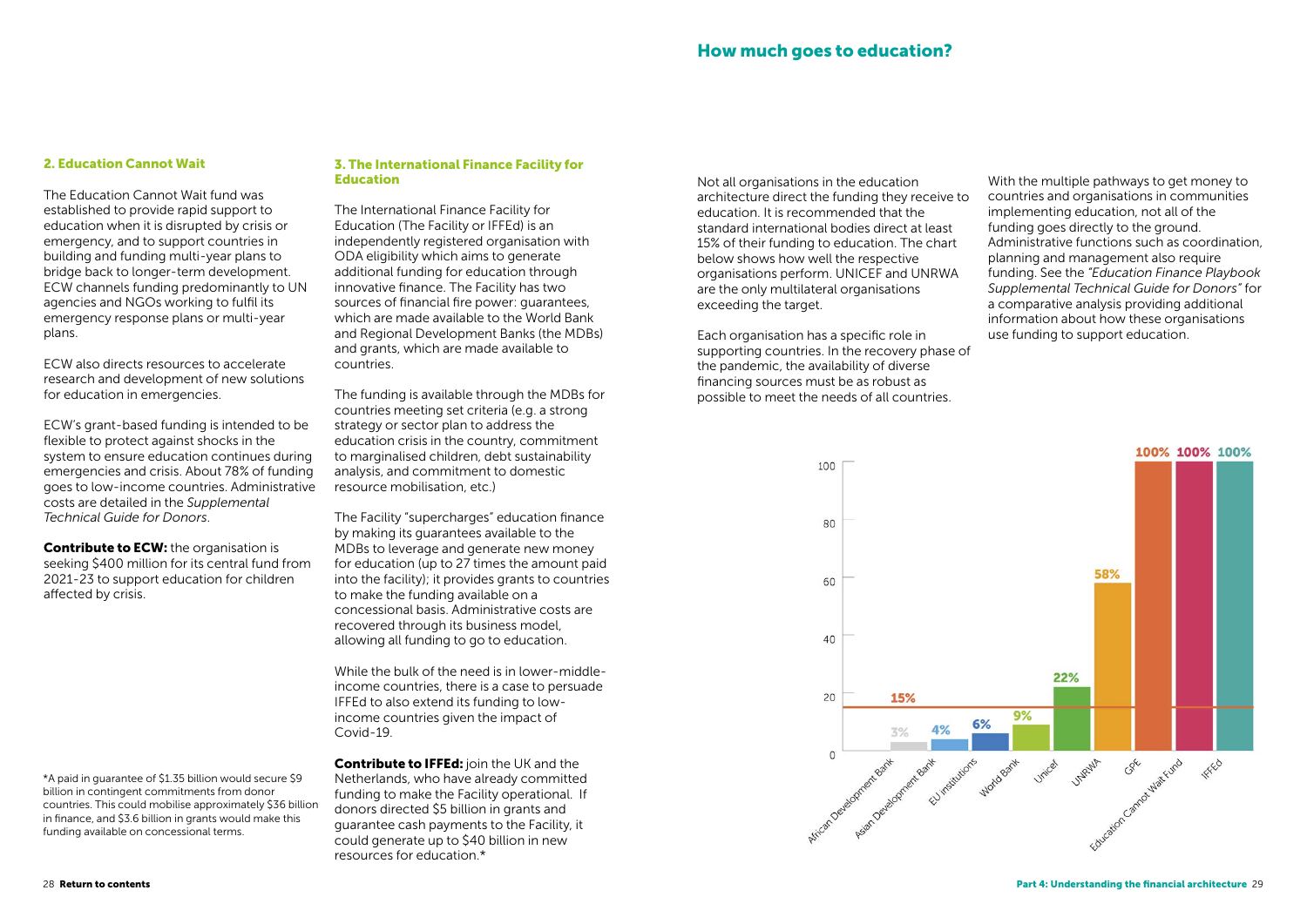# <span id="page-15-0"></span>Part 5 A three-point plan to fund education



# Funding education for every single child on the planet by 2030 is attainable and practical during the pandemic recovery.

But it will require a serious commitment that matches the scale of the crisis, a focus on investing in what works and on priority areas, and a realistic assessment of the price tag of funding this universal right.

The starting point is far below ideal. Countries are not mobilising enough resources and investing in education on the required scale and as effectively as necessary. The international community, while full of goodwill, is woefully short in its level of ambition, which is and not currently up to the challenge of Sustainable Development Goal 4, coming in at just one-fifth the total necessary. Considering the additional constraints on government budgets and donors, the only way to mobilise resources at the scale necessary is to embrace innovative finance alongside all of the existing financial tools.

Governments do their part to mobilise domestic resources through equitable taxation and sufficiently resourced education budgets – and use the money effectively.

Donors and philanthropists step up and meet their funding commitments.

All stakeholders leverage finance through innovative means to greatly multiply the resources available to the education sector.





3

### There are therefore three steps to mobilising sufficient funding to achieve the global goal for education: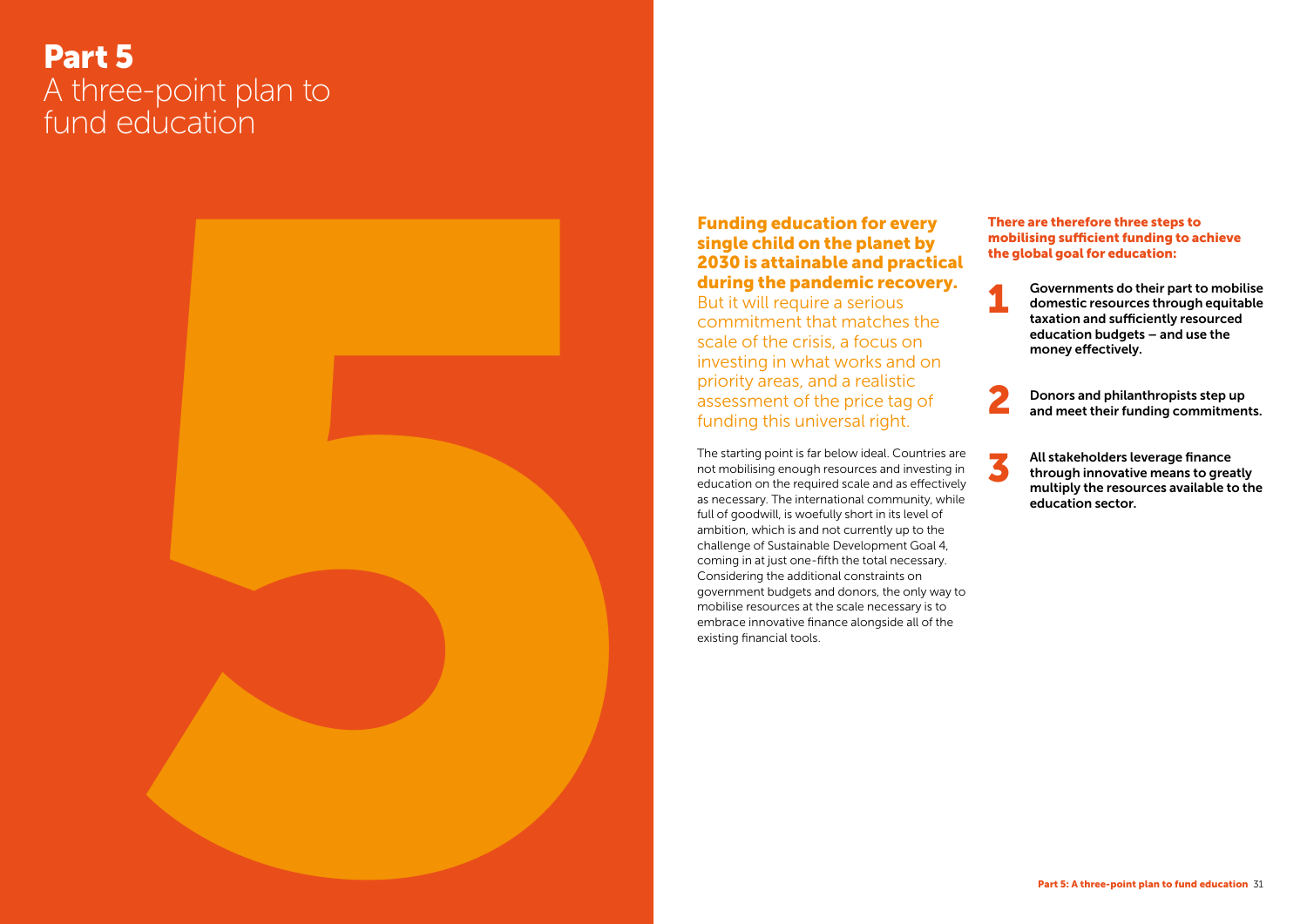# <span id="page-16-0"></span>Governments step up to provide maximum resources for education **1** Governments step up to<br>
provide maximum<br>
resources for education<br> **1** Provide maximum<br> **1** Provide maximum<br> **1** Provide maximum<br> **1** Provide maximum<br> **1** Provide maximum<br> **1** Provide maximum<br> **1** Provide maximum<br> **1** P

Governments are the largest funders of education in their own countries, and ultimately have a duty to provide the opportunity to education for everyone. Governments in low- and middle-income countries will need to ensure education is part of all national recovery stimulus packages and protect education budgets: collectively governments in these countries will need to steadily move towards investing nearly \$3 trillion annually in their education systems if they wish to achieve SDG4.

It has been internationally recognised that governments should strive towards the gold standard of reaching targets for public spending on education of at least 4-6% of GDP and 15-20% of public expenditure. Reaching investment levels of this magnitude will require some countries to take on bold revenue reforms to mobilise additional tax income through fair taxation, eliminate and enforce tax loopholes, including for corporations, and tackling corruption. Some projections show tax reforms, such as cracking down on tax avoidance, including closing corporate loopholes, could mobilise an additional \$100-200 billion annually in lower income countries.<sup>50</sup>

The external financing gaps that we have identified take into account reductions in education finance due to lower GDP growth caused by the pandemic, but governments themselves first need to step up and maximise their domestic investment in education and ensure the funding is directed towards effective measures aimed at strengthening their public education systems and delivering results for children.

In addition, temporary moratoriums on debt repayments for lower income countries could help avoid economic fallout in the immediate aftermath of the pandemic, while restoring debt sustainability should be placed at the top of the international agenda to allow them to attract new future investment.<sup>51</sup>

Through all of these efforts, and by demonstrating that additional resource mobilisation has improved results for children, further confidence can be created which may attract educational investment from external sources.

For donor governments, in the aftermath of the pandemic, aid to education should be maintained, and where possible expanded, to overcome the challenges the pandemic places on education. There are several initial benchmarks to strive towards:

If the international community is serious about achieving Sustainable Development Goal 4 by 2030, the task ahead is clear. Even with the maximum effort of countries coupled with robust reforms, there will be a minimum education financing gap of \$75 billion per year over the next decade. Current aid, despite increasing 21% over the past decade, stood at a record high of \$16 billion just before the pandemic.53 With the average annual need estimated at \$75 billion, then there is an incredible amount of work to do. Prior to the pandemic, if these ambitious recommendations had been reached, a projected \$20 billion financing gap would have remained in 2030.<sup>54</sup> That gap is now even wider with the costs of the recovery and decreased budgets, making the case for innovative finance even more urgent (see next section). The current methods of channelling aid result in less funding arriving in countries due to the normal and expected administrative and

- Gradually reaching a total annual development aid budget equal to 0.7% of gross national income. Currently it stands at 0.3% on average, and once-leaders like the UK have reduced their aid from 0.7% to 0.5%.
- Ensure that a minimum of 15% of all education aid is channelled to education; the current average is 10.8%.%
- Shift aid to education so that two-thirds is channelled through multilateral institutions for greater efficiencies, as is commonplace in global health.



management costs associated with channelling large sums of money. The World Bank and the Regional Development Banks are the only mechanisms which leverage funding, but since they are unable to earmark funding for education, the majority of funding is used for other areas of development, as explained in Part 4. This is all explained in greater detail in Part 5 which provides an overview of the global education architecture.

Even as donors ramp up support for education following the pandemic, innovative finance will be necessary to leverage more funding into the sector. Otherwise, funding the global education goal of \$75 billion is simply unattainable.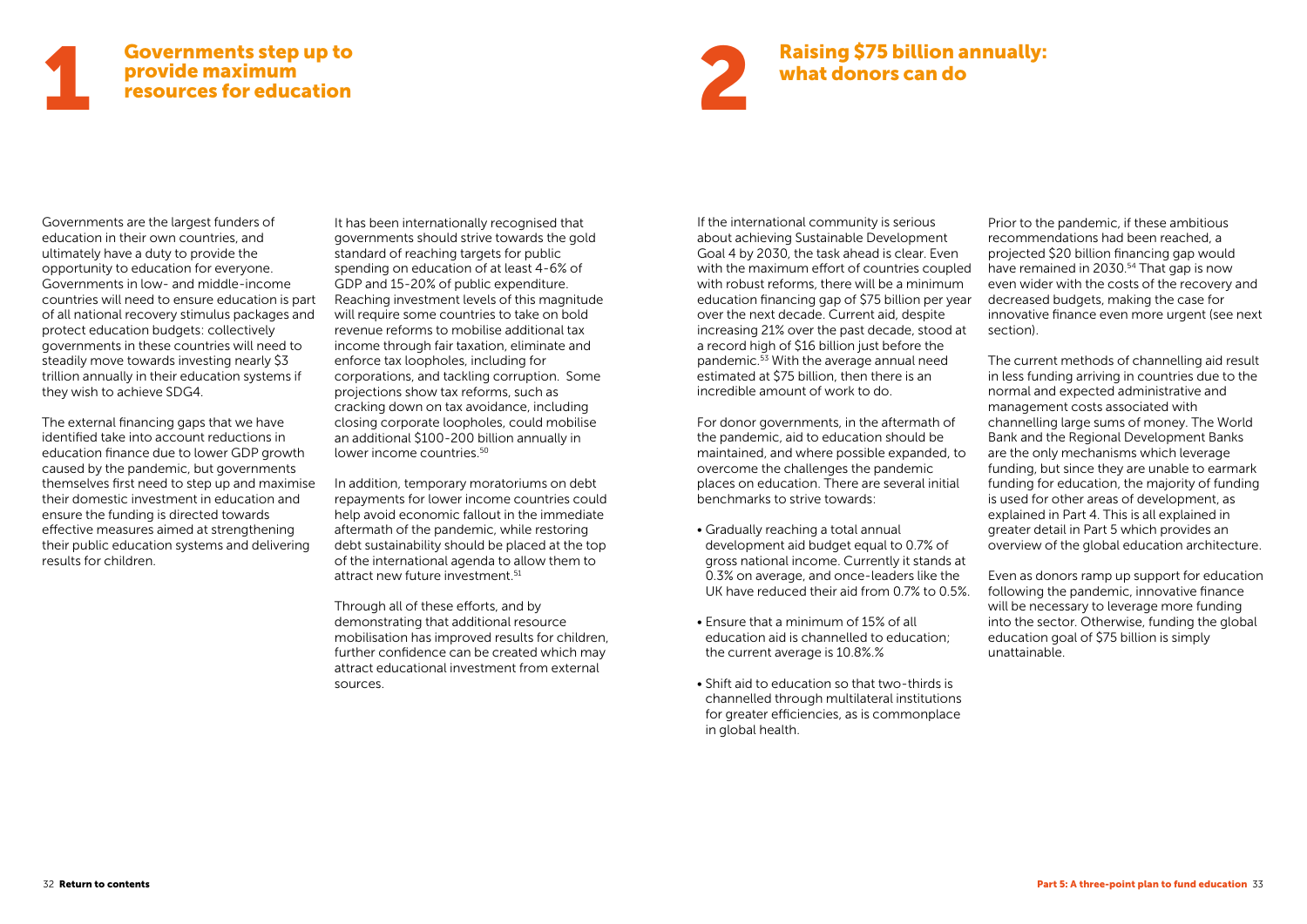# Raising \$75 billion annually: what innovative finance can do

Current aid levels are falling far short of the average annual need over the next 10 years to fund SDG 4 and will remain tens of billions of dollars short even under optimistic scenarios.<sup>55</sup> Totalling just \$16 billion of the \$75 billion needed, hoping for increased aid to fill the gap is unrealistic. Even in the absence of a pandemic and with optimistic forecasts of aid levels, if the above recommendations were followed, were still projected to leave the international community tens of billions of dollars short each year of the funding necessary for education. Without new ways of thinking, the situation will be even worse during the Covid recovery phase, relegating hundreds of millions of children to lives of poverty and limited potential.

The good news is that after two years of negotiations with governments and multilateral development banks, the International Finance Facility for Education is ready to open for business, to generate the resources necessary to fill its part of the gap.56 Two countries – the United Kingdom and the Netherlands – have already committed pledges, and a few additional donors would rapidly tip the facility into operations mode.

The International Finance Facility for Education operates alongside the multilateral development banks and uses their strong credit ratings to mobilise large sums of finance from the capital markets – but then uses grant finance to reduce the terms of finance to concessional levels, like the World Bank does for the poorest countries. In doing so, it makes the most favourable terms available to countries prioritising education as a central pillar of economic and social development.57

The Facility has two functions which allow it to super-charge the capacity of development banks, like the World Bank, to create new pools of finance strictly dedicated to supporting a country's education plans.

Firstly, the Facility allows its guarantee base to be leveraged out to the banks to borrow from capital markets. The MDBs, because of their strong credit ratings, can borrow about \$4 for every \$1 held in guarantees. So, if the Facility had a guarantee base of \$5 billion, the banks could generate \$20 billion of new finance for countries to spend on education.

But it gets even better. Because the chance the guarantees will ever be called in reality is so low, donor countries with good credit ratings only need to contribute 15% of the guarantee base in cash. What does this mean? To underpin a \$5 billion guarantee base, donor countries only need to contribute \$750 million in cash, which raises \$20 billion from the capital markets – a 27-times return on their contribution.

The second function of the Facility is to make the new finance affordable by providing grants to countries alongside the finance to make it highly concessional (i.e. reduce the interest). Given low interest rates, only 10% of the funding is needed in grants to reduce the terms of funding to the equivalent of that provided to the poorest countries in the world by the World Bank (it's called IDA for those who follow development finance). In this example, to unlock the \$20 billion in finance so it is affordable to countries, the Facility would make \$2 billion in grants available to countries.

In the traditional aid model, making \$22 billion in impact would cost \$22 billion. But through innovative finance, it would only require the international community to contribute \$2.75 billion (\$750 million in cash payments guaranteeing contingent financing and \$2 billion in grants) for lower-income countries to gain access to \$22 billion for education.

The Facility also works through all existing organisations and processes. Countries would not have to interact with new or additional actors and could engage in the same sector planning and engagements with the World Bank or regional development banks. The Facility has one job: mobilise additional resources strictly dedicated to education.

The International Finance Facility for Education is the only option where if donors channel their resources, more funding – not less – is available for countries. The central administrative costs are covered by guarantee fees paid by the banks, making it the most efficient international institution for donors to channel aid.

At a time of global recession, all financial tools need to be available to countries to put together a financing package to meet their needs. No one is suggesting concessional financing is the right solution for all countries, especially those at high debt risk, the poorest countries where strict grant financing is the more appropriate solution, or in some cases of refugee education where host countries cannot be fully burdened with the costs. But at a time when all governments are dealing with revenue declines from the pandemic, it is a very good alternative to high-interest debt

<span id="page-17-0"></span>

or doing nothing for children. The grant component makes the Facility a very practical solution for many low-income and lowermiddle-income countries.

From getting every school online and closing the digital divide, making a generational investment in girls, revamping support for the teacher workforce, making early childhood education universal in a country for the first time or ensuring no child goes hungry at school, the International Finance Facility for Education is the first tool of its kind which can make these major national reforms a possibility for countries.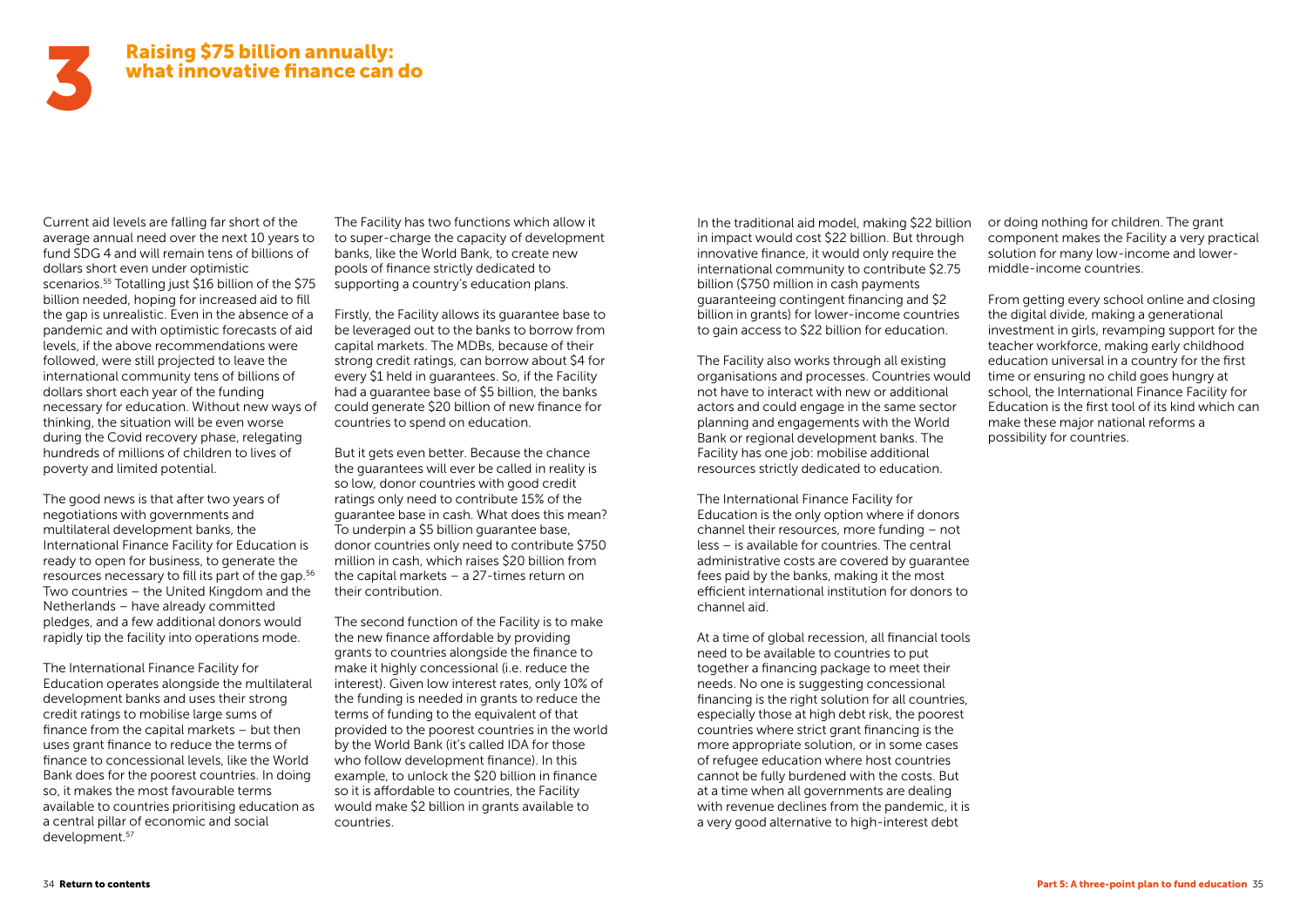# S500 38885

# How innovative finance could transform education in a postpandemic recovery:

### Scenario 1: How an education donor country could make the same contributions to education as before but get hundreds of millions of dollars more impact.

Suppose a major donor country contributes \$500 million of its international aid to education every year. It typically distributes this funding through global funds, UN agencies, NGOs and bilateral aid to governments. Like most donors, the majority goes via bilateral aid but the donor decides it would be more efficient to go through a pooled funding mechanism.

Given the pandemic, the donor wants to get the maximum impact from its resources to help countries have access to financing for education, but it doesn't want to dramatically change its portfolio. While we always encourage a donor to produce additional funding, let's assume it decides to channel some of its bilateral funding through multilateral funds, while not choosing to increase aid.

This year, the donor government has decided to extend a \$100 million guarantee to the International Finance Facility for Education through its treasury, but given it is a AA-rated country, it only needs to make a contribution of \$15 million to secure the guarantee. The donor country also makes a \$40 million grant to the Facility.

It contributes the remaining \$445 million in grant funding to its typical grantees (e.g the global funds, NGOs and agencies, bilateral assistance), for a total disbursement of \$500 million in aid.

What's the result? The \$15 million guarantee paid into the Facility unlocked \$400 million of additional resources for education through the MDBs and was accompanied by its \$40 million grant to countries. This \$440 million in funding is accompanied by its remaining aid budget of \$445 million.

For the same \$500 million in aid, \$845 million was contributed to countries to fund education in the pandemic recovery because of directing some of the resources through innovative financing mechanisms.

# Scenario 2: What would it take for donor countries to mobilise an additional \$50 billion for education?

Let's assume donor aid to education would continue to rise from \$16 billion to \$25 billion annually over the next several years.\* The international community would still be short an average of \$50 billion a year in external financing to allow countries to achieve their goal of universal education.

How much would be needed to generate an additional \$50 billion for education? The answer may surprise you. The Facility would need to have a guarantee base of \$11.35 billion, which would require \$1.7 billion in contributions from donors. This could in principle make it possible to raise \$45.45 billion from capital markets because of the multiplier effect, especially if more multilateral development banks joined the scheme (currently four MDBs are part of IFFEd). To reduce the burden of interest, donors would also need to contribute \$4.55 billion in grants to the Facility for countries.

\*For context, pre-pandemic and pre-recession estimates by the Education Commission showed that if bilateral donors gradually moved towards investing 0.5% of GDP in aid and 15% was allocated to education, bilateral aid to the sector could reach \$35 billion by 2025 and \$55 billion by 2030.



In the end, donors would contribute \$6.25 billion and \$50 billion of new finance would be available to countries to fund education in the aftermath of the pandemic.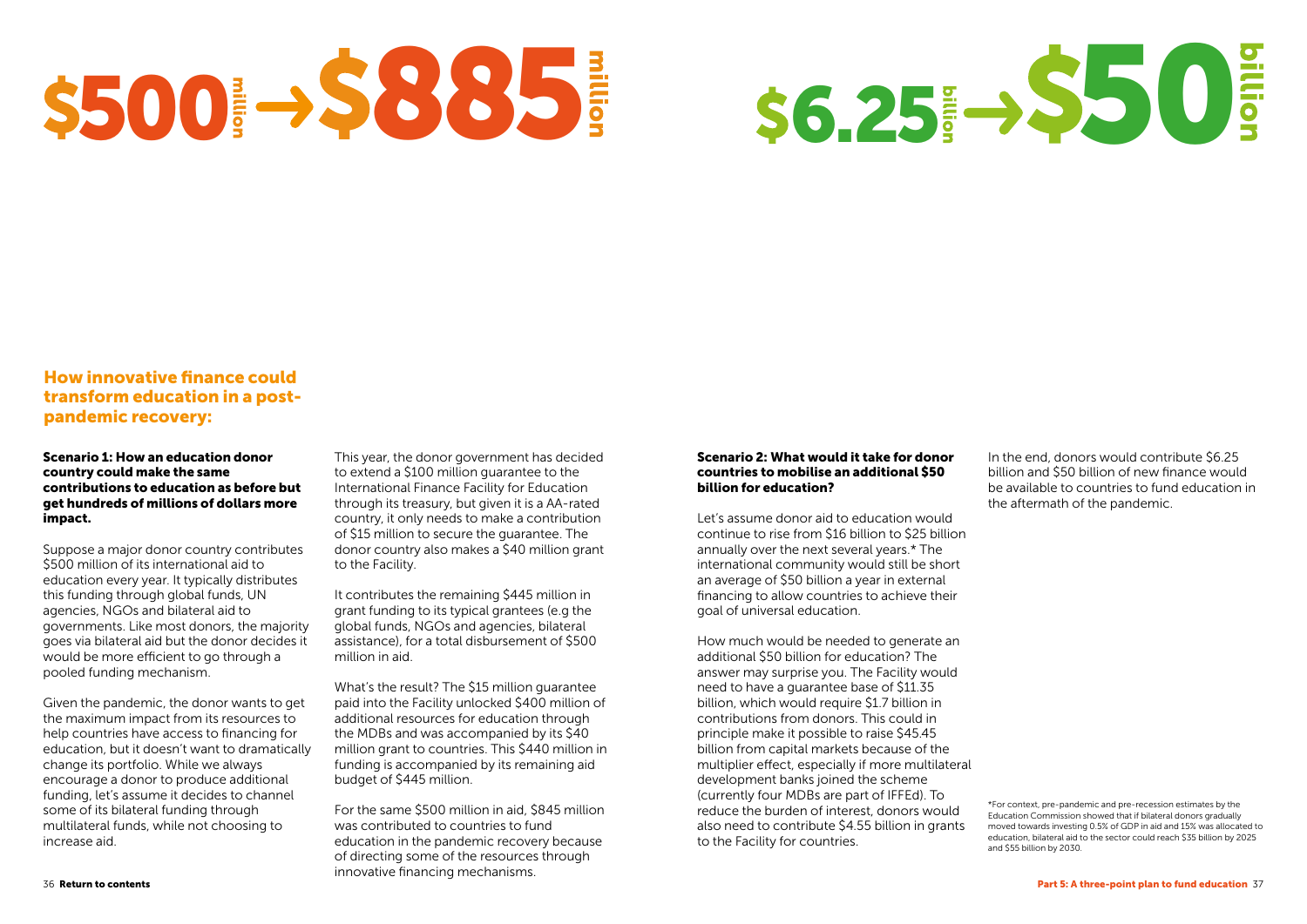## Scenario 3: How could a philanthropist transform the field of education finance in the aftermath of the pandemic?

A philanthropist could be transformative in helping put the education of millions of the poorest children' on track during the pandemic recovery phase. First, stepping up as the first major champion of large-scale innovative finance in education would inspire others to follow and gain international recognition. A philanthropist engaging in the Facility could focus globally, regionally, or on a specific country, aiding in finance to support education reforms.

Second, a philanthropist's greatest contribution can be the leveraging of resources for the greatest impact. And the Facility allows just that to take place.

The main difference for a philanthropist is that given that he or she is not a sovereign country with a credit rating, the guarantees need to be paid in full. But they still leverage the full impact in the commercial markets.

Suppose a philanthropist contributed \$715 million to the Facility's guarantee base, in turn, it would create nearly \$2.9 billion in financing for education. An additional grant of \$285 million could unlock this financing at concessional terms.

Therefore, a philanthropist contributing \$1 billion to the facility would unlock \$3.14 billion in education finance in a year – making it a larger contribution than most major UN agencies and organisations.

Through a public-private partnership, a philanthropist could maximise leverage. If a philanthropist worked with a donor country, he or she could provide the cash guarantee to support a government's contingent commitment (e.g. 15%), thus generating the 27-times return on the guarantee. The same \$1 billion in cash could underwrite a \$6.6 billion guarantee from governments, allowing the Facility to mobilise about \$26 billion in new resources for education. Governments could provide the \$2.6 billion in grants to make the finance concessional.

In this example of a public private partnership, \$1 billion in cash from a philanthropist and \$2.6 billion in cash from governments, could generate nearly \$29 billion in funding.





# Scenario 4: How could a group of companies could revolutionise education in a country?



Suppose a group of companies (who have not avoided their taxes!) came together in a lower-income country to make a philanthropic contribution to restart education post-pandemic. They have decided to support a major government priority – it could be a national effort around girls' education, safe schools, digital inclusion or making early childhood education universal. The companies collectively mobilise \$10 million to support national education efforts. The group has two choices: first, it could direct the \$10 million to support the education system. Or, the companies could leverage their financing through the Facility. If the companies directed their \$10 million through the Facility as a grant, it could come alongside \$100 million mobilised by the Facility and make it highly concessional (meaning, a much lower rate of interest than normal). The result: an influx of \$110 million to support the national government's efforts to accelerate education progress in the recovery phase.

Corporate leadership would add a new degree of positive engagement from the private sector in support of public education systems at the national level, encouraging more donor countries to come to the table and leverage their resources. In this example, a group of companies pulling together \$10 million could result in a \$110 million investment in education in a country's post-pandemic recovery efforts.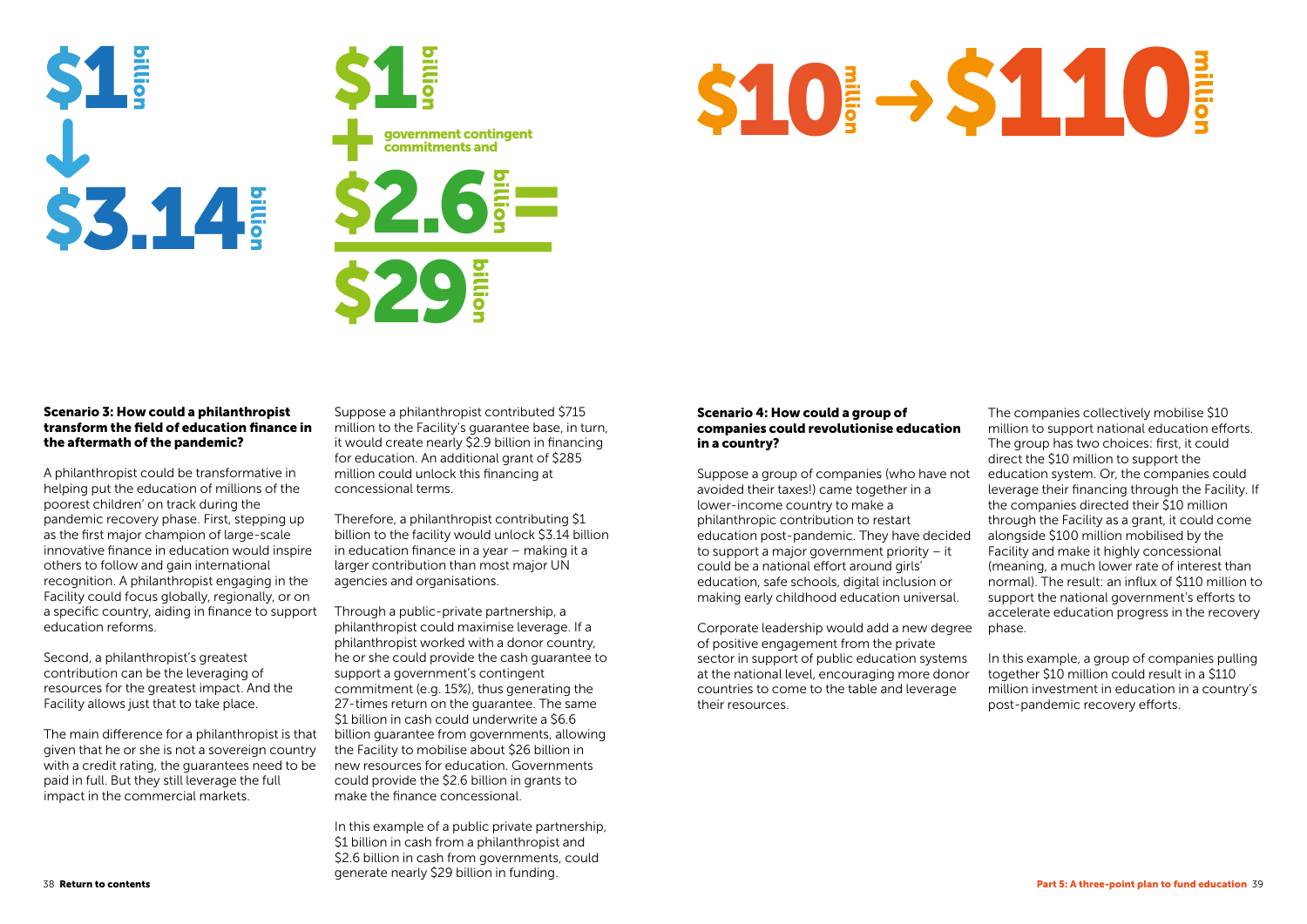# <span id="page-20-0"></span>Part 6 The Agenda for Action: Achieving major results over the next 24 months



- Countries need to make education a domestic priority.
- Donors should step to the plate and meet rhetoric with action.
- Civil society should support all actors in the global education architecture. A collaborative spirit must prevail, recognising that everyone has their place and will be needed to achieve SDG 4.
- Philanthropists should make bold commitments to supercharge education in the recovery from Covid-19.
- Companies should find ways to leverage their assets to champion education working with the Global Business Coalition for Education's Business Investment for Education Impact tools and resources is a great place to start. Companies should also ensure they do not avoid taxes or exploit young people through their core business.

If universal education is truly the goal – education for girls, safe schools, digital inclusion, early childhood education, adequate school meals , supporting children with disabilities and fostering youth skills – than the international community must come to terms with reality.

Even if countries fully mobilise their own resources for education, there will be a minimum of \$75 billion shortfall annually over the next 10 years. Current international commitment is roughly 20% of what will be needed.

Covid-19 requires a doubling-down on investment in education to ensure children and young people make it back to the classroom and that education is even better than before. The pandemic has created a unique opportunity to think outside the box and create the momentum and investment needed in education.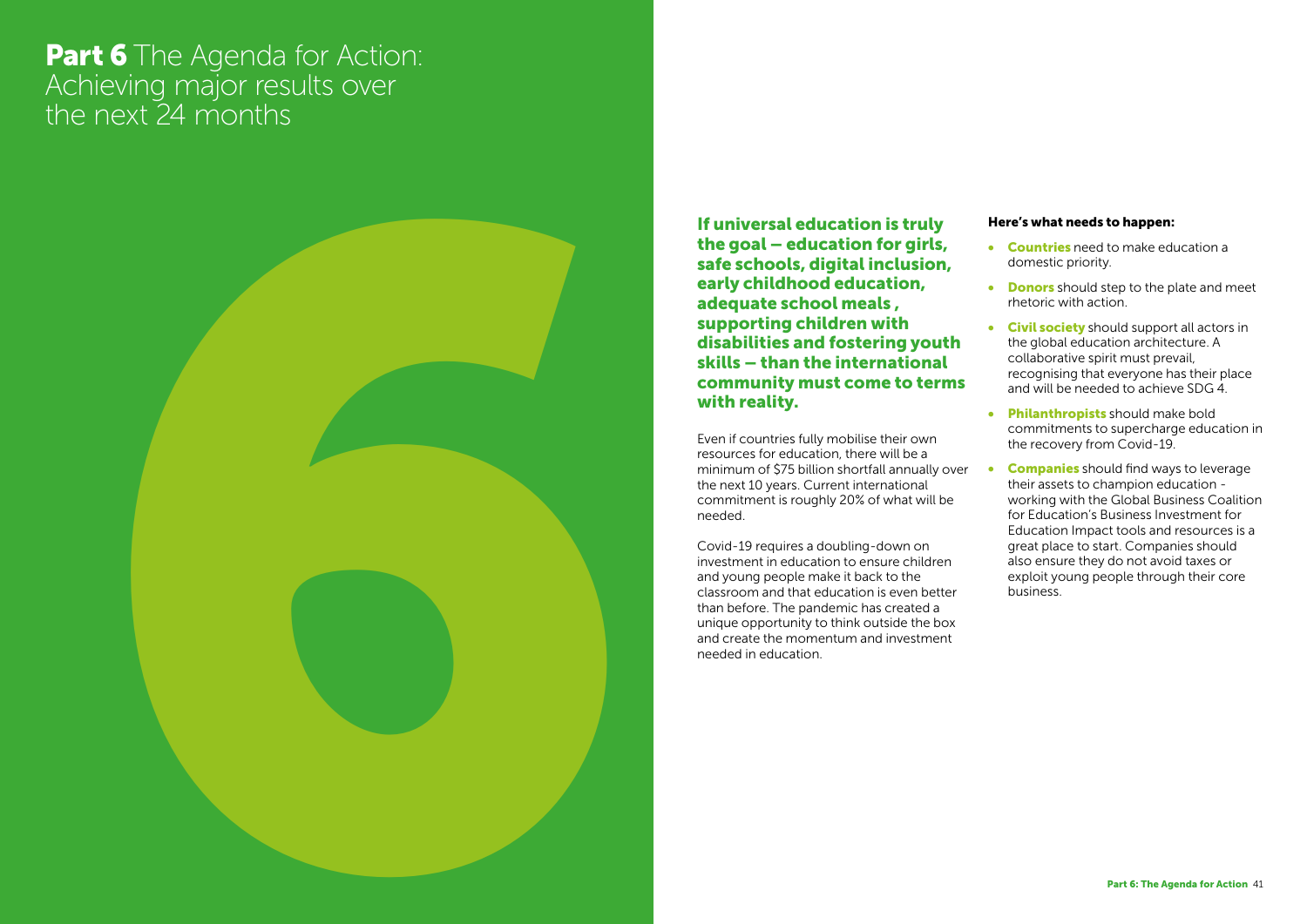- The G7 needs to commit to a comprehensive global recovery package which prioritises education, including for girls, and calls on countries to provide broad support and endorsement to all of the actors in the global education aid architecture to support countries. Lower income countries should have access to all financial tools at their disposal from the international community.
- Donors prepare their commitments for GPE replenishment conference.
- The UK should reaffirm its commitment to the International Finance Facility for Education as a tool to advance girls' education. MDBs should commit to immediately finalise arrangements; countries who are not contributors should seek approval through the treasuries to provide guarantees. G7 leaders commit an initial \$1 billion in innovative finance, helping generate more than \$25 billion in new funding for girls' and boys' education around the world.

# The timeline for action

# June 2021

- The Global Partnership for Education should be fully replenished at \$5 billion to help support education for millions of children.
- Lower-income countries make pledges to prioritise education in the recovery phase and meet minimum domestic resource mobilisation targets.
- Donors and countries commit to directing 10% of education funding to the early years to ensure more children have the best start in life.

# July 2021

- At the UN General Assembly substantial pledges should be made to Education Cannot Wait to support refugee education, providing full confidence to refugee children around the world that they too can have a first day of school this year.
- Additional donors should come forward with support for the Facility.

# September 2021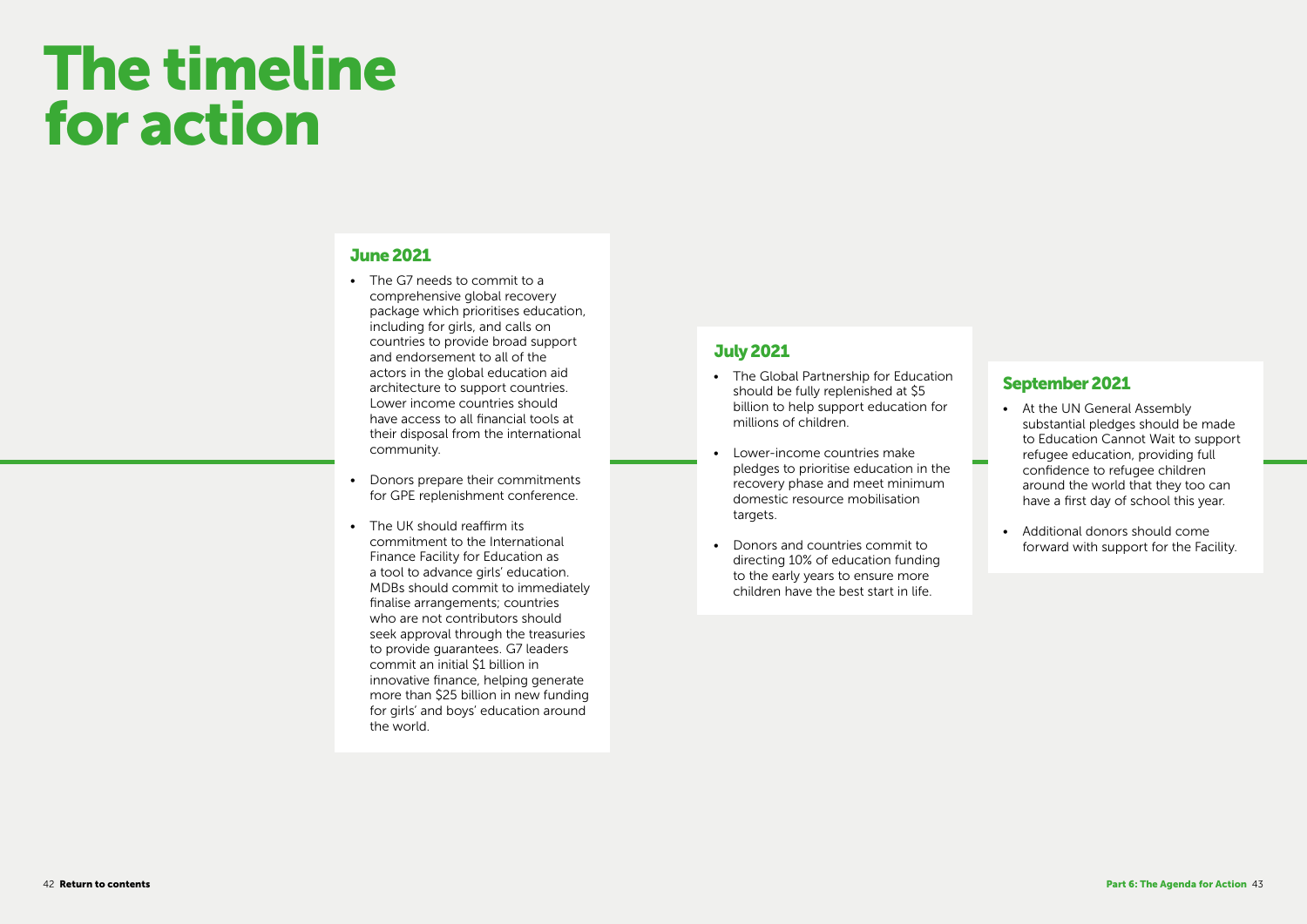• The G20 harnesses additional commitments and countries come forward with additional pledges to support education.

# The timeline for action

# October 2021

- All major global funds for education have reached pledging targets and operate with the confidence necessary to support countries.
- Results of the initial phase of the pandemic's economic recovery efforts start to demonstrate widespread results, instilling confidence in countries to continue to invest and reform education systems, and in donors to continue to sustain increased support to end the global education crisis and unleash the potential of the next generation.

# September 2022

- Announcements of progress made at IMF-World Bank Spring Meetings.
- Countries continue to move towards agreed targets and continue to undertake tax reforms to raise additional resources.
- Donor countries continue to move towards agreed targets.

# April 2022

- At RewirEd Expo 2021, under UAE leadership, pledges are made to the International Finance Facility for Education and its first recipient countries are announced.
- Philanthropists and the private sector mobilise around common areas of interest through public-private partnerships for education.
- All multilateral organisations receive support for education as a result of donor countries stepping up and philanthropists and companies finding more effective ways to channel resources to education.

# December 2021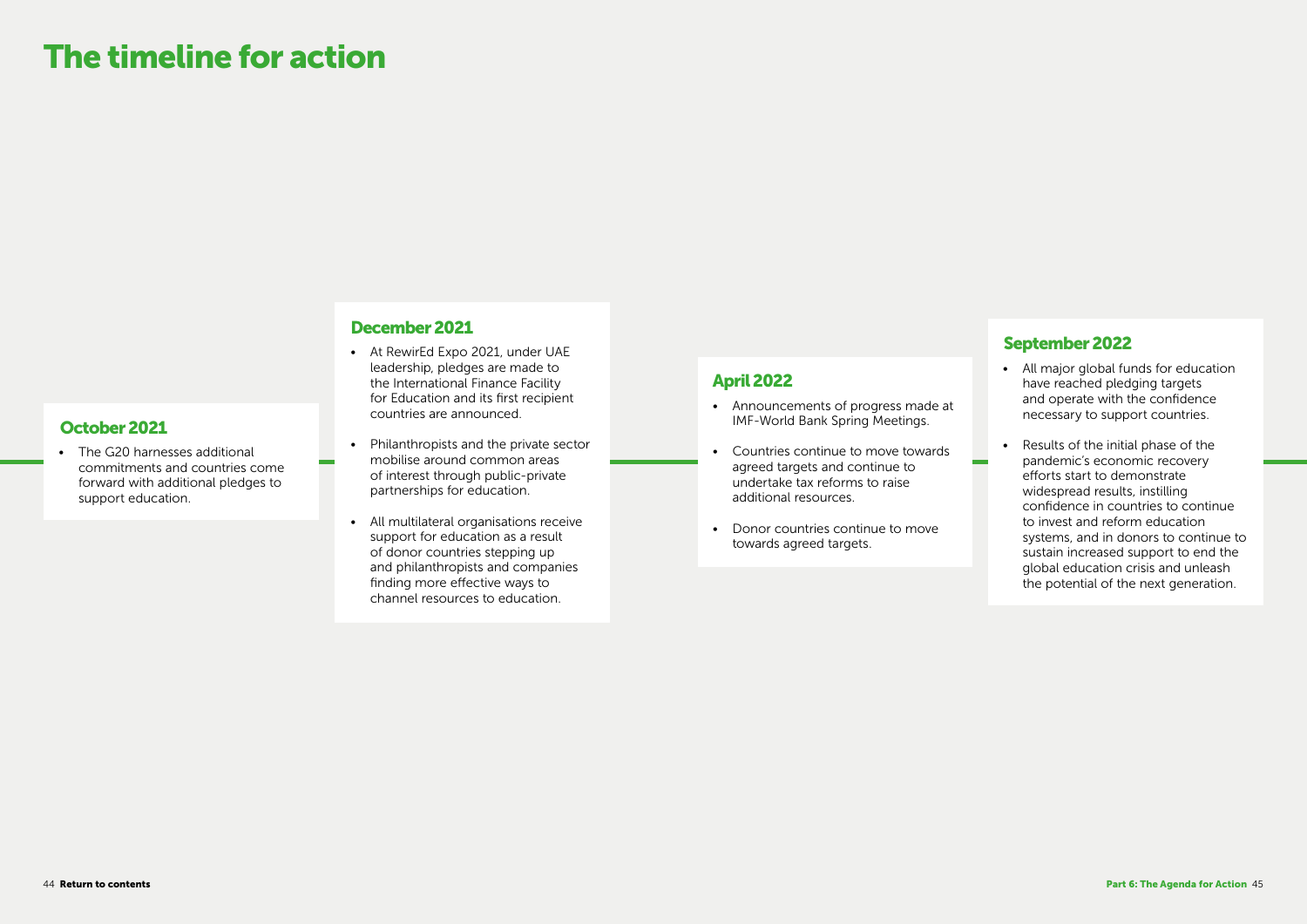# <span id="page-23-0"></span>Annexes

There are several major reports which provide additional insights and technical details into the global education crisis and the path forward.

• 2020 Global Education Meeting Declaration, convened by UNESCO, provides a way forward for education agreed by governments and international organisations.

• Save Our Education: Protect every child's right to learn in the COVID-19 response and recovery, by Save the

• COVID-19: Missing more than a classroom. The impact of school closures on children's nutrition, by the World Food Programme and UNICEF.

• Education Finance Watch 2021, a publication of the World Bank and the UNESCO Global Education Monitoring report.

• Save Our Future White Paper, issued by a coalition of ten large multilateral organisations coordinated by the Education Commission; provides details into the postpandemic plan for global education.

• Policy Brief: Education during COVID-19 and beyond,

• Transforming the Education Workforce, by the Education Commission, offers new visions for strengthening, diversifying and reimagining the education workforce.

• Reimagine education – Summary Case for Investment 2020, examines digital learning solutions, produced by Giga, UNICEF and Generation Unlimited.

- 
- 
- 
- issued by the United Nations.
- 
- Children.
- 
- effective for girls.
- 

• Spending Better for Gender Equality in Education, a report by UNGEI on how to make education funding more

Annex 1 What we're reading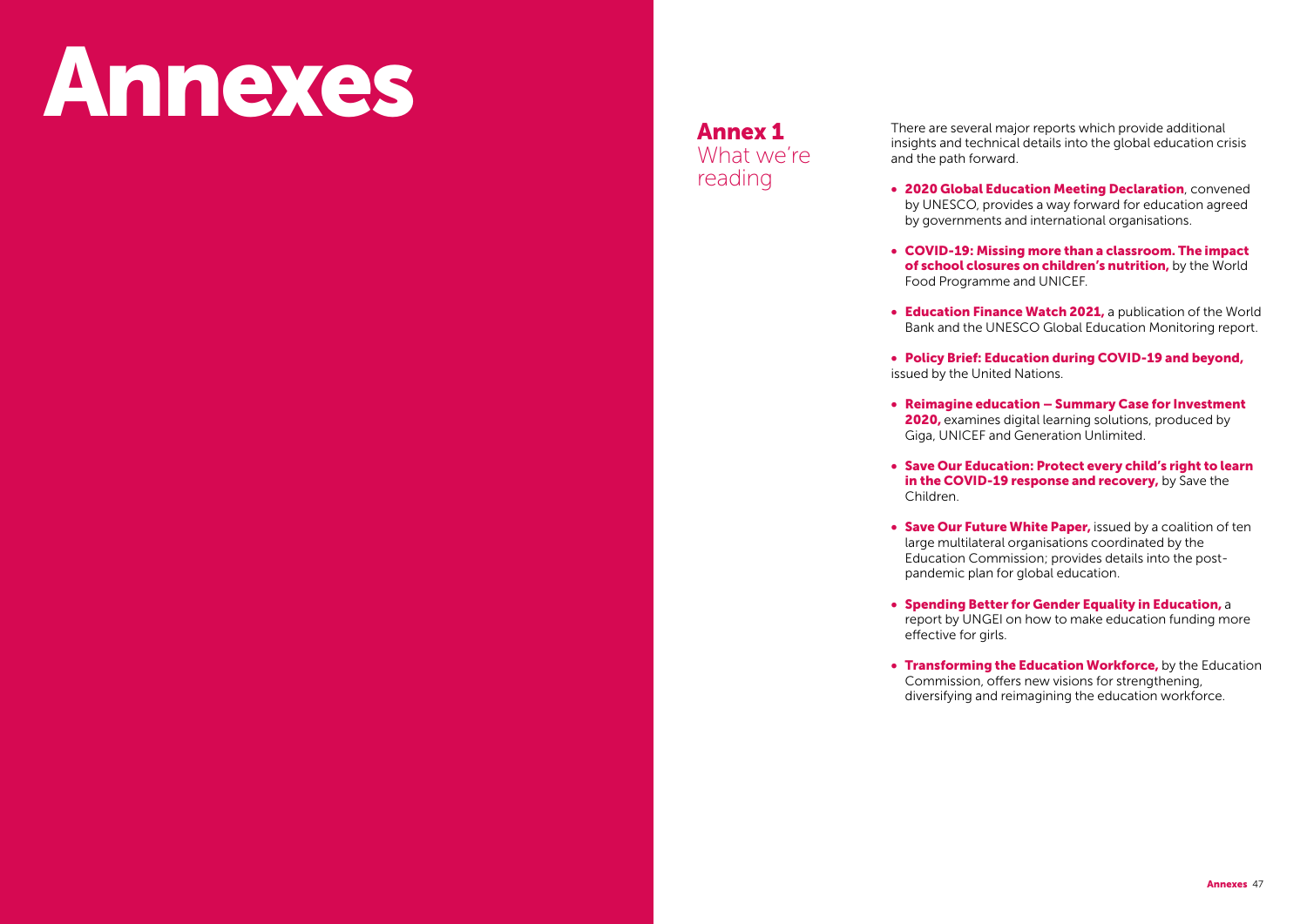There are various estimates about the amount of funding needed to finance education around the world. Many of the estimates use slightly different methods for calculating domestic spending on education, projected levels of future government spending, household expenditure and external resources. The uncertainty of Covid-19's impact on education financing has also complicated the various projections.

For illustrative purposes, Theirworld estimates the average education external financing gap at a minimum of \$75 billion annually over the next decade. The estimate is not precise, but provides insight into the scale of the crisis at hand.

### Here is how we arrive at this estimate:

- Annual global spending on education was about \$4.7 trillion in 2019, of which roughly \$3 trillion was spent on education in high-income countries and \$1.7 trillion was spent in low-and-middle income countries.58
- For the lower-income countries, where the majority of out-of-school children and those living in poverty reside, some estimates suggested that the \$1.7 trillion figure would need to reach \$3 trillion annually by 2030 to come within striking distance of the Sustainable Development Goal of education for all <sup>59</sup>
- Putting these large numbers in terms of children, the cost of primary education, on average, is projected to reach about \$368 per student in a low-income country, and \$605 per student in a lower-middle-income country, by 2030.<sup>60</sup>
- Education funding was already falling short of the SDGs before Covid-19. Even if governments maximised their domestic resources for education in their countries, low-income and lower-middle income countries still faced significant gaps which kept millions of children locked out of education. This is called the "external financing gap" – the total amount needed to fund education from external resources – aid donors, international agencies and philanthropists – to bridge the funding shortfall to get every child into school.

• Based on the available estimates from UNESCO, there will be an additional \$325 billion shortfall to fund education for all because of the pandemic.<sup>62</sup> The shortfall is comprised of \$120 billion in decreased domestic budgets due to Covid-19 and the \$205 billion in additional financing needed to fund education given Covid-19's impact.<sup>63</sup>

# <span id="page-24-0"></span>Annex 2

How did we estimate the global education financing gap?

• Before Covid-19, about \$440 billion was the projected education external financing gap over the next 10 years until 2030.61 Pre-pandemic, the necessary external financing for education was about \$16 billion in low-and-middle income countries. It would need to rise to \$89 billion by 2030, to put countries on track for achieving the Sustainable Development Goals. This was averaged at \$44 billion per year across the fifteen-year SDG period.

• The pandemic has set countries and children even further behind because of a two-fold impact: first, lower-income countries will have decreased growth, impacting domestic resource mobilisation. And second, the cost of rebuilding education is more expensive given the impact of Covid-19.

• Our estimate combines the \$440 billion (pre-pandemic) with the \$325 billion additional shortfall (post-pandemic) to arrive at \$765 billion over the next decade, averaged over ten years is \$76.5 billion, which we have rounded down to

- 
- 
- 
- \$75 billion.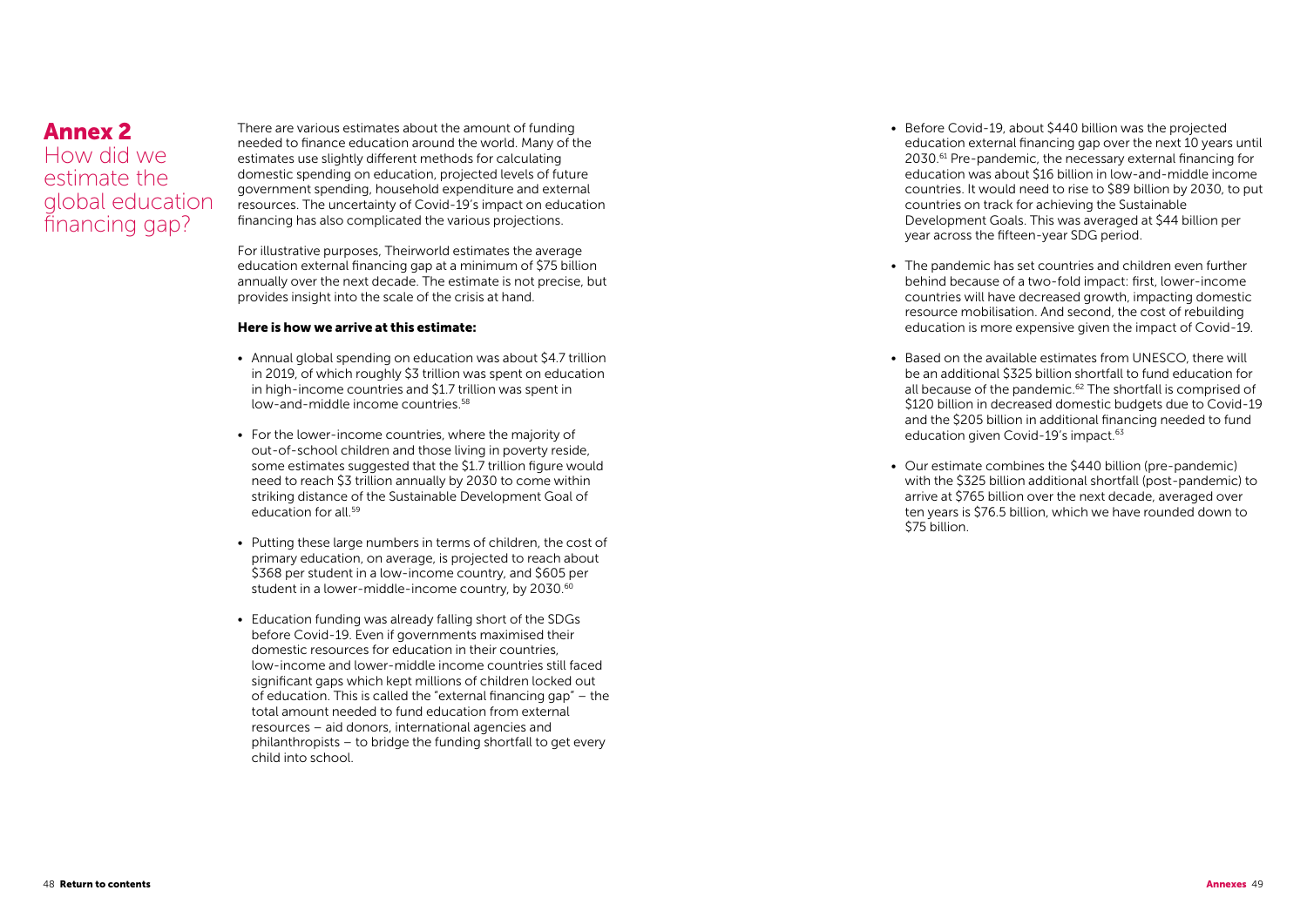There is a looming debt crisis for many countries, especially those with crippling commercial debt, unguaranteed debt, or high interest rates, which makes investing in social services like education difficult. The issue is moving quite rapidly and there are shifting dynamics because of the Covid-19 crisis.

There is a very helpful debt sustainability policy brief which provides additional details for those wishing to learn more.<sup>64</sup>

Some of the most advanced economies have borrowed trillions in the aftermath of the pandemic to keep afloat. Forcing austerity on the poorest countries, or forbidding financing of education through concessional terms, seems both illogical and inhumane, given they have immediate needs for social investment, and many have lower debt-to-income ratios than advanced economies.

- There are a handful of countries who should not rely on any debt-based financing, given their income level or threats to debt sustainability. That's where grants are even more important for the funding of education.
- Many of the countries in debt distress are low-income countries, not lower-middle income countries.
- Most of the debt issues in lower-income countries are the result of commercial debt, high interest debt or debt that is not guaranteed. Some have suggested that debt restructuring should include replacing other types of debt with financing from the multilateral development banks, which is more long-term and cheaper.

### Here are some helpful guidelines for understanding the issue of using concessional finance to increase funding for education and incentivise domestic resource mobilisation:

• At this level of aggregation, the use of the International Finance Facility for Education would reflect only a minimal level of additional debt (if the Facility backstopped \$4 billion in additional multilateral debt, it would only represent an increase of about 0.24% of LMICs' total debt stock).<sup>65</sup>

# <span id="page-25-0"></span>Annex 3 If there is a

debt crisis, can countries still borrow money? • At the end of 2018, lower-middle income countries had an outstanding external debt of close to \$1.66 trillion and at the aggregate level, traditional multilateral creditors have not been a significant source of the recent expansion of the debt burden in developing countries.

• For any finance through the MDBs, there are processes in place to evaluate debt on a case-by-case basis, which will remain under review. Under the current structures, there is no risk of placing undue debt burden on countries wishing to invest in education using the Facility given these

- 
- 
- safeguards.
- outcomes.

• During crises, the use of concessional finance, if invested well, can help countries get out of a crisis situation and promote longer-term sustainable growth and positive social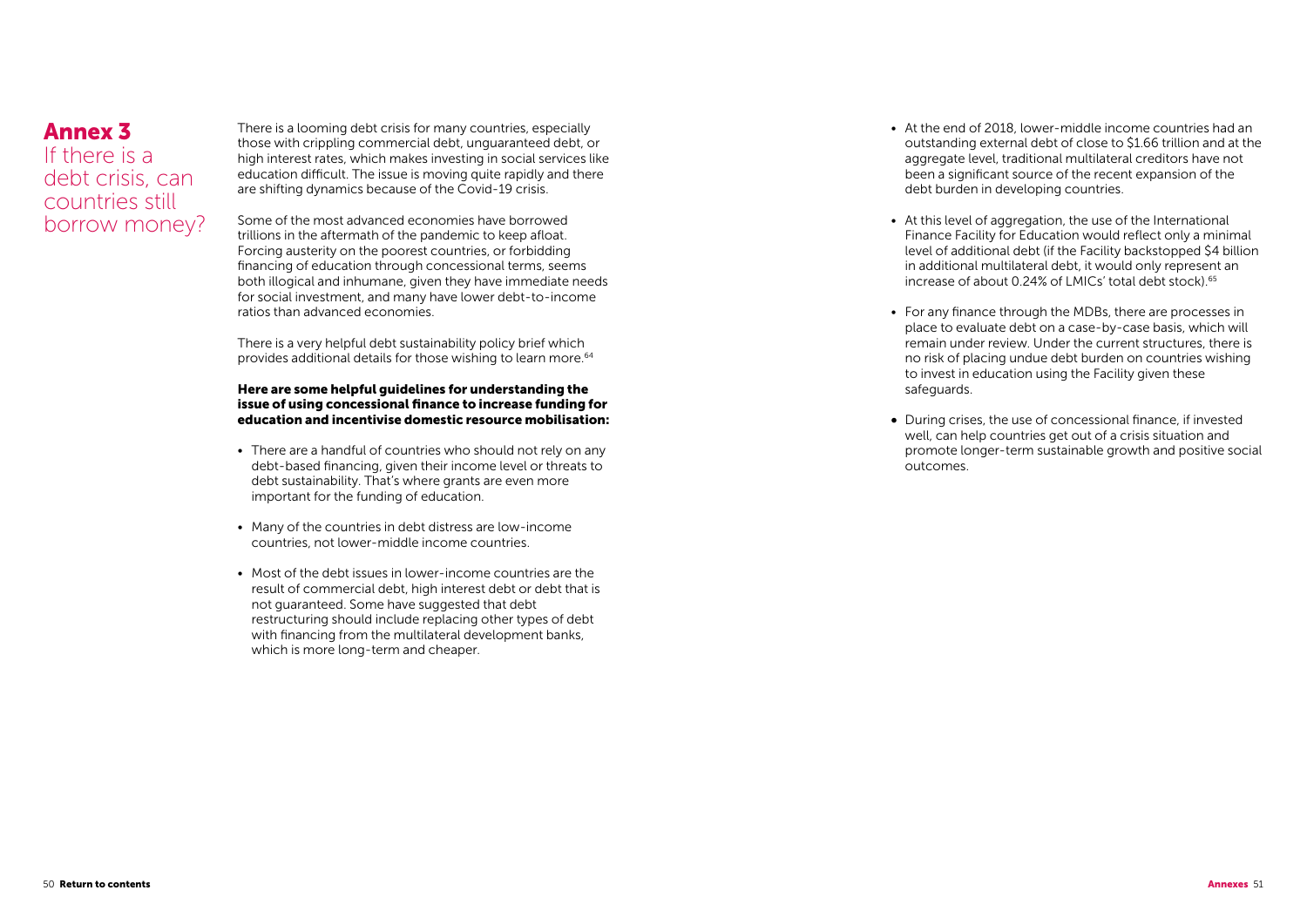- <span id="page-26-0"></span>1. The Learning Generation: investing in education for a metal of the Policy Brief: Education during COVID-19 and 21. Economic Costs of Preprimary Program<br>a changing world. The Education Commission. bevond. United Nations. a changing world. The Education Commission, 2016. Available at: [https://report.](https://report.educationcommission.org/wp-content/uploads/2016/09/Learning_Generation_Full_Report.pd) [educationcommission.org/wp-content/](https://report.educationcommission.org/wp-content/uploads/2016/09/Learning_Generation_Full_Report.pd) [uploads/2016/09/Learning\\_Generation\\_Full\\_](https://report.educationcommission.org/wp-content/uploads/2016/09/Learning_Generation_Full_Report.pd) [Report.pdf](https://report.educationcommission.org/wp-content/uploads/2016/09/Learning_Generation_Full_Report.pd)
	- 2. See the Save Our Future White Paper, issued by a coalition of ten large multilateral organisations coordinated by the Education Commission, 2020. Available at: [https://saveourfuture.world/](https://saveourfuture.world/white-paper/ ) [white-paper/](https://saveourfuture.world/white-paper/ )
	- 3. What Works in Girls Education: Evidence for the world's best investment. Gene Sperling and Rebecca Winthrop. Brookings Institution Press, 2016. Available at: [https://www.brookings.edu/]( https://www.brookings.edu/wp-content/uploads/2016/07/What-Works-in-Girls-Educationlowres.pdf  ) [wp-content/uploads/2016/07/What-Works-in-]( https://www.brookings.edu/wp-content/uploads/2016/07/What-Works-in-Girls-Educationlowres.pdf  )[Girls-Educationlowres.pdf]( https://www.brookings.edu/wp-content/uploads/2016/07/What-Works-in-Girls-Educationlowres.pdf  )
	- 4. Project Drawdown, 2017. Available at: [https://](https://drawdown.org/the-book ) [drawdown.org/the-book](https://drawdown.org/the-book )
	- 5. Education for All Global Monitoring Report, 2014. Available at [http://uis.unesco.org/sites/default/]( http://uis.unesco.org/sites/default/files/documents/teaching-and-learning-achieving-quality-for-all) [files/documents/teaching-and-learning]( http://uis.unesco.org/sites/default/files/documents/teaching-and-learning-achieving-quality-for-all)[achieving-quality-for-all-gmr-2013-2014-en.pdf]( http://uis.unesco.org/sites/default/files/documents/teaching-and-learning-achieving-quality-for-all)
	- 6. Fact Sheet No. 56. UNESCO and the UNESCO Institute for Statistics, 2019. Available at: [http://uis.](http://uis.unesco.org/sites/default/files/documents/new-methodology-shows-258-million-children-adole) [unesco.org/sites/default/files/documents/](http://uis.unesco.org/sites/default/files/documents/new-methodology-shows-258-million-children-adole) [new-methodology-shows-258-million-children](http://uis.unesco.org/sites/default/files/documents/new-methodology-shows-258-million-children-adole)[adolescents-and-youth-are-out-school.pdf](http://uis.unesco.org/sites/default/files/documents/new-methodology-shows-258-million-children-adole)
	- 7. Ending Learning Poverty: What will it take? The World Bank. Available at: [https://openknowledge.](https://openknowledge.worldbank.org/bitstream/handle/10986/32553/142659.pdf?sequence=7&isAllowed=y ) [worldbank.org/bitstream/](https://openknowledge.worldbank.org/bitstream/handle/10986/32553/142659.pdf?sequence=7&isAllowed=y ) [handle/10986/32553/142659.](https://openknowledge.worldbank.org/bitstream/handle/10986/32553/142659.pdf?sequence=7&isAllowed=y ) [pdf?sequence=7&isAllowed=y](https://openknowledge.worldbank.org/bitstream/handle/10986/32553/142659.pdf?sequence=7&isAllowed=y )
	- 8. This article published by the UK Foreign, Commonwealth and Development Office in 2021 provides several helpful studies: [https://medium.](https://medium.com/@DFID_Research/latest-evidence-on-the-indirect-impacts-of-c19-on-education-and-le) [com/@DFID\\_Research/latest-evidence-on-the](https://medium.com/@DFID_Research/latest-evidence-on-the-indirect-impacts-of-c19-on-education-and-le)[indirect-impacts-of-c19-on-education-and](https://medium.com/@DFID_Research/latest-evidence-on-the-indirect-impacts-of-c19-on-education-and-le)[learning-5-january-2021-89853bfa2a29.](https://medium.com/@DFID_Research/latest-evidence-on-the-indirect-impacts-of-c19-on-education-and-le) The statistic referenced in this paper is from the World Bank's brief on learning poverty, available at: [https://www.worldbank.org/en/topic/education/](https://www.worldbank.org/en/topic/education/brief/learning-poverty ) [brief/learning-poverty](https://www.worldbank.org/en/topic/education/brief/learning-poverty )
	- 9. See the Save Our Future White Paper, which references statistics from UNICEF.
	- 10. See the Save Our Future White Paper, which references statistics from the World Food Programme.
- 11. Policy Brief: Education during COVID-19 and beyond. United Nations, 2020. Available at: [https://](https://unsdg.un.org/resources/policy-brief-education-during-covid-19-and-beyond ) [unsdg.un.org/resources/policy-brief-education](https://unsdg.un.org/resources/policy-brief-education-during-covid-19-and-beyond )[during-covid-19-and-beyond](https://unsdg.un.org/resources/policy-brief-education-during-covid-19-and-beyond )
- 12. UNHCR Report: Coronavirus a dire threat to refugee education. UNHCR, 2020. Available at: [https://www.unhcr.org/news/](https://www.unhcr.org/news/press/2020/9/5f4cc3064/unhcr-report-coronavirus-dire-threat-refugee-educa) [press/2020/9/5f4cc3064/unhcr-report](https://www.unhcr.org/news/press/2020/9/5f4cc3064/unhcr-report-coronavirus-dire-threat-refugee-educa)[coronavirus-dire-threat-refugee-education-half](https://www.unhcr.org/news/press/2020/9/5f4cc3064/unhcr-report-coronavirus-dire-threat-refugee-educa)[worlds-refugee.html](https://www.unhcr.org/news/press/2020/9/5f4cc3064/unhcr-report-coronavirus-dire-threat-refugee-educa)
- 13. How can Africa prepare its education system for the post-COVID world? World Economic Forum, 2020. Available at: [https://www.weforum.org/](https://www.weforum.org/agenda/2020/10/how-can-africa-pivot-its-education-system-using-enthusiasm-of) [agenda/2020/10/how-can-africa-pivot-its](https://www.weforum.org/agenda/2020/10/how-can-africa-pivot-its-education-system-using-enthusiasm-of)[education-system-using-enthusiasm-of-covid](https://www.weforum.org/agenda/2020/10/how-can-africa-pivot-its-education-system-using-enthusiasm-of)[reset/](https://www.weforum.org/agenda/2020/10/how-can-africa-pivot-its-education-system-using-enthusiasm-of)
- 14. Education on hold. UNICEF, 2020. Available at: [https://www.unicef.org/lac/en/education-on-hold](https://www.unicef.org/lac/en/education-on-hold )
- 15. UNICEF Regional Office for South Asia COVID-19 Situation Report No. 18, Reporting Period: October 30 – November 30, 2020. Available at: [https://](https://reliefweb.int/report/afghanistan/unicef-regional-office-south-asia-covid-19-situation-report-no-18-reporting ) [reliefweb.int/report/afghanistan/unicef-regional](https://reliefweb.int/report/afghanistan/unicef-regional-office-south-asia-covid-19-situation-report-no-18-reporting )[office-south-asia-covid-19-situation-report-no-](https://reliefweb.int/report/afghanistan/unicef-regional-office-south-asia-covid-19-situation-report-no-18-reporting )[18-reporting](https://reliefweb.int/report/afghanistan/unicef-regional-office-south-asia-covid-19-situation-report-no-18-reporting )
- 16. World Bank Education COVID-19 School Closures Map. The World Bank, 2021. Available at: [https://](https://www.worldbank.org/en/data/interactive/2020/03/24/world-bank-education-and-covid-19 ) [www.worldbank.org/en/data/](https://www.worldbank.org/en/data/interactive/2020/03/24/world-bank-education-and-covid-19 ) [interactive/2020/03/24/world-bank-education](https://www.worldbank.org/en/data/interactive/2020/03/24/world-bank-education-and-covid-19 )[and-covid-19](https://www.worldbank.org/en/data/interactive/2020/03/24/world-bank-education-and-covid-19 )
- 17. Urgent, effective action required to quell the impact of COVID-19 on education worldwide. The World Bank, 2021. Available at: [https://www.](https://www.worldbank.org/en/news/immersive-story/2021/01/22/urgent-effective-action-required-to-quell-the-impact-of-covid-19-on-education-worldwide ) [worldbank.org/en/news/immersive](https://www.worldbank.org/en/news/immersive-story/2021/01/22/urgent-effective-action-required-to-quell-the-impact-of-covid-19-on-education-worldwide )[story/2021/01/22/urgent-effective-action](https://www.worldbank.org/en/news/immersive-story/2021/01/22/urgent-effective-action-required-to-quell-the-impact-of-covid-19-on-education-worldwide )[required-to-quell-the-impact-of-covid-19-on](https://www.worldbank.org/en/news/immersive-story/2021/01/22/urgent-effective-action-required-to-quell-the-impact-of-covid-19-on-education-worldwide )[education-worldwide](https://www.worldbank.org/en/news/immersive-story/2021/01/22/urgent-effective-action-required-to-quell-the-impact-of-covid-19-on-education-worldwide )
- 18. Learning losses due to COVID-19 could add up to \$10 trillion. The Brookings Institution, 2020. Available at: [https://www.brookings.edu/blog/](https://www.brookings.edu/blog/future-development/2020/07/30/learning-losses-due-to-covid-19-could-add-up-to-10-trillion/ ) [future-development/2020/07/30/learning-losses](https://www.brookings.edu/blog/future-development/2020/07/30/learning-losses-due-to-covid-19-could-add-up-to-10-trillion/ )[due-to-covid-19-could-add-up-to-10-trillion/](https://www.brookings.edu/blog/future-development/2020/07/30/learning-losses-due-to-covid-19-could-add-up-to-10-trillion/ )
- 19. These estimates are based on a one-third of a year loss of education.
- 20. The Economic Impacts of Learning Losses. Eric A Hanushek and Ludger Woessmann. OECD, 2020. Available at: [https://www.oecd.org/education/](https://www.oecd.org/education/The-economic-impacts-of-coronavirus-covid-19-learning-losses.pdf ) [The-economic-impacts-of-coronavirus-covid-19](https://www.oecd.org/education/The-economic-impacts-of-coronavirus-covid-19-learning-losses.pdf ) [learning-losses.pdf](https://www.oecd.org/education/The-economic-impacts-of-coronavirus-covid-19-learning-losses.pdf )
- Reductions due to COVID-19 Pandemic. IDB, 2020. Available at: [https://publications.iadb.org/en/](https://publications.iadb.org/en/economic-costs-preprimary-program-reductions-due-covid-19-pandemic ) [economic-costs-preprimary-program-reductions](https://publications.iadb.org/en/economic-costs-preprimary-program-reductions-due-covid-19-pandemic )[due-covid-19-pandemic](https://publications.iadb.org/en/economic-costs-preprimary-program-reductions-due-covid-19-pandemic )
- 22. See annex for details on the financing gap calculation. UNESCO projects the number to be higher because of spending that did not take place between 2015 and 2020; moreover, the methodology and currency valuations are unknown for the Covid estimates, which results in the potential rounding errors. The Commission projections from 2016 are in 2014 constant dollars and the costing is based on raising lower-income countries to the level of higher income countries based on trend scenarios.
- 23. Education Finance Watch 2021. The World Bank, UNESCO and Global Education Monitoring Report, 2021. Available at: [https://unesdoc.unesco.org/](https://unesdoc.unesco.org/ark:/48223/pf0000375577/PDF/375577eng.pdf.multi  ) [ark:/48223/pf0000375577/PDF/375577eng.pdf.](https://unesdoc.unesco.org/ark:/48223/pf0000375577/PDF/375577eng.pdf.multi  ) [multi](https://unesdoc.unesco.org/ark:/48223/pf0000375577/PDF/375577eng.pdf.multi  )
- 24. The Learning Generation: investing in education for a changing world. The Education Commission, 2016. Available at: [https://report.](https://report.educationcommission.org/wp-content/uploads/2016/09/Learning_Generation_Full_Report.pd) [educationcommission.org/wp-content/](https://report.educationcommission.org/wp-content/uploads/2016/09/Learning_Generation_Full_Report.pd) uploads/2016/09/Learning\_Generation\_Full [Report.pdf](https://report.educationcommission.org/wp-content/uploads/2016/09/Learning_Generation_Full_Report.pd).
- 25. The projections are produced by UNESCO and available in the Save Our Future White Paper, available at: [https://saveourfuture.world/](https://saveourfuture.world/white-paper/ ) [white-paper/](https://saveourfuture.world/white-paper/ )
- 26. Protecting education finance from COVID-19's triple funding shock. Samer Al-Samarrai, The World Bank, 2020. Available at: [https://blogs.worldbank.](https://blogs.worldbank.org/education/protecting-education-finance-covid-19s-triple-funding-shock ) [org/education/protecting-education-finance](https://blogs.worldbank.org/education/protecting-education-finance-covid-19s-triple-funding-shock )[covid-19s-triple-funding-shock](https://blogs.worldbank.org/education/protecting-education-finance-covid-19s-triple-funding-shock )
- 27. The estimate is produced by UNESCO and available in the Save Our Future White Paper, available at: [https://saveourfuture.world/white-paper/](https://saveourfuture.world/white-paper/ )
- 28. Education Finance Watch 2021. The World Bank, UNESCO and Global Education Monitoring Report, 2021. Available at: [https://unesdoc.unesco.org/](https://unesdoc.unesco.org/ark:/48223/pf0000375577/PDF/375577eng.pdf.multi  ) [ark:/48223/pf0000375577/PDF/375577eng.pdf.](https://unesdoc.unesco.org/ark:/48223/pf0000375577/PDF/375577eng.pdf.multi  ) [multi](https://unesdoc.unesco.org/ark:/48223/pf0000375577/PDF/375577eng.pdf.multi  )
- 29. Through the UNESCO Global Education Meeting (GEM) Declaration, there is an agreed recognition of the challenge, a commitment to fund education and a set of priority investment areas.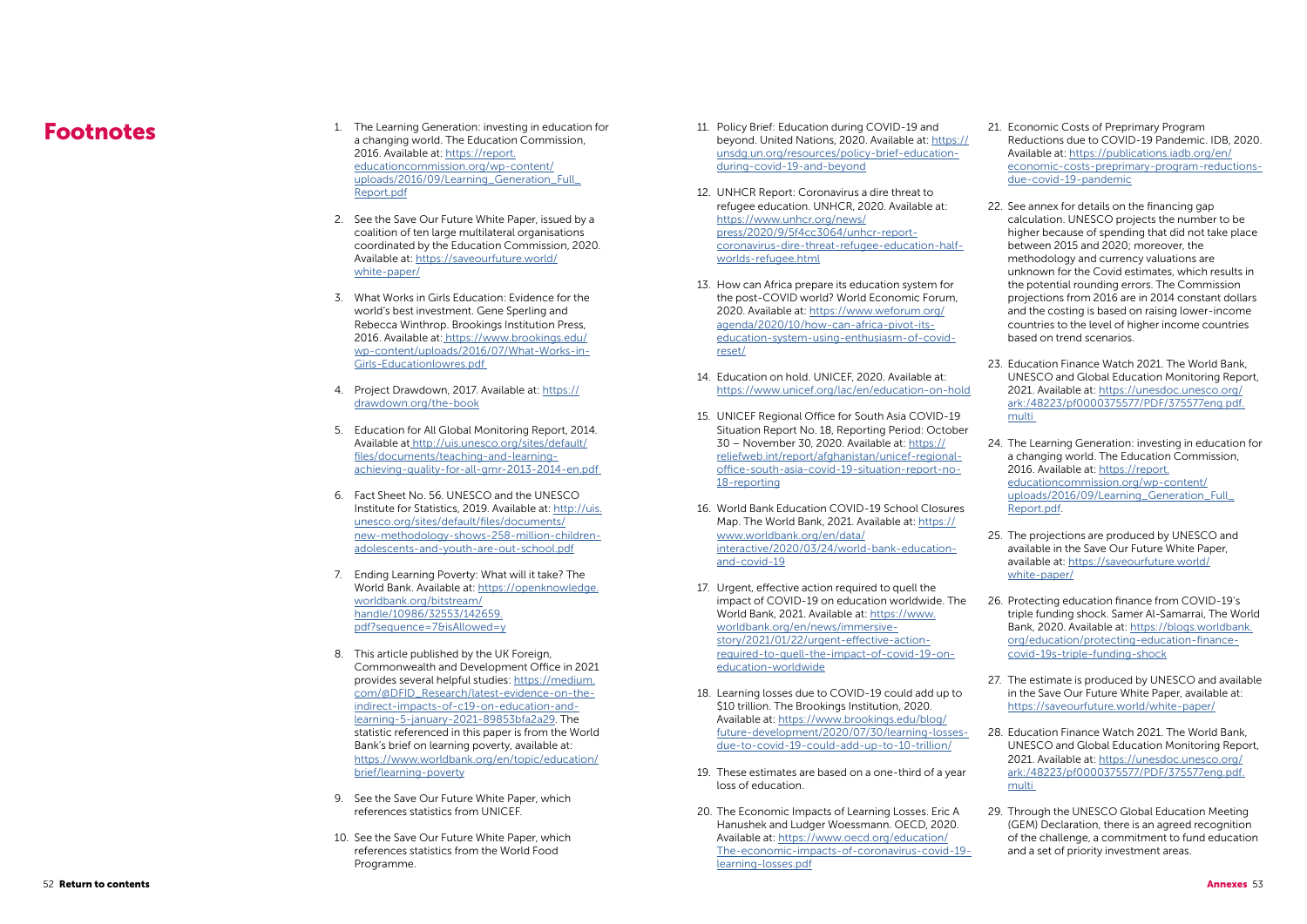- 30. The Learning Generation: investing in education for a changing world. The Education Commission, 2016. Available at: [https://report.](https://report.educationcommission.org/wp-content/uploads/2016/09/Learning_Generation_Full_Report.pdf. ) [educationcommission.org/wp-content/](https://report.educationcommission.org/wp-content/uploads/2016/09/Learning_Generation_Full_Report.pdf. ) [uploads/2016/09/Learning\\_Generation\\_Full\\_](https://report.educationcommission.org/wp-content/uploads/2016/09/Learning_Generation_Full_Report.pdf. ) [Report.pdf.](https://report.educationcommission.org/wp-content/uploads/2016/09/Learning_Generation_Full_Report.pdf. )
- 31. Rewriting the future for 70 million children. One Campaign, 2021. Available at: [https://www.one.](https://www.one.org/international/press/covids-lost-learning-over-half-of-the-worlds-10-year-olds-cant-read/ ) [org/international/press/covids-lost-learning-over](https://www.one.org/international/press/covids-lost-learning-over-half-of-the-worlds-10-year-olds-cant-read/ )[half-of-the-worlds-10-year-olds-cant-read/](https://www.one.org/international/press/covids-lost-learning-over-half-of-the-worlds-10-year-olds-cant-read/ )
- 32. How much does it cost to achieve universal literacy? UNESCO GEM Report, 2019. Available at: [https://gemreportunesco.wordpress.](https://gemreportunesco.wordpress.com/2019/09/10/how-much-does-it-cost-to-achieve-universal-literacy/ ) [com/2019/09/10/how-much-does-it-cost-to](https://gemreportunesco.wordpress.com/2019/09/10/how-much-does-it-cost-to-achieve-universal-literacy/ )[achieve-universal-literacy/](https://gemreportunesco.wordpress.com/2019/09/10/how-much-does-it-cost-to-achieve-universal-literacy/ )
- 33. Disaggregated costings for the data produced in Policy Paper 42: Action Now: Reduce the impact of COVID-19 on the cost of achieving SDG 4. UNESCO Global Education Monitoring Report, 2021. Available at: [https://unesdoc.unesco.org/](https://unesdoc.unesco.org/ark:/48223/pf0000374163?posInSet=14&queryId=N-EXPLORE-b1a3b5f6-2518-4e41-806a-6b9e05b61b3b ) [ark:/48223/pf0000374163?posInSet=14&queryId](https://unesdoc.unesco.org/ark:/48223/pf0000374163?posInSet=14&queryId=N-EXPLORE-b1a3b5f6-2518-4e41-806a-6b9e05b61b3b ) [=N-EXPLORE-b1a3b5f6-2518-4e41-806a-](https://unesdoc.unesco.org/ark:/48223/pf0000374163?posInSet=14&queryId=N-EXPLORE-b1a3b5f6-2518-4e41-806a-6b9e05b61b3b )[6b9e05b61b3b](https://unesdoc.unesco.org/ark:/48223/pf0000374163?posInSet=14&queryId=N-EXPLORE-b1a3b5f6-2518-4e41-806a-6b9e05b61b3b )
- 34. For a variety of statistics about nutrition and education, visit Theirworld's The Key, available at: [key.theirworld.org](http://key.theirworld.org)
- 35. COVID-19: Missing more than a classroom. The impact of school closures on children's nutrition. The World Food Programme and UNICEF, 2021. Available at[: https://www.unicef-irc.org/]( https://www.unicef-irc.org/publications/1176-covid-19-missing-more-than-a-classroom-the-impact-of-school-closures-on-childrens-nutrition.html) [publications/1176-covid-19-missing-more-than]( https://www.unicef-irc.org/publications/1176-covid-19-missing-more-than-a-classroom-the-impact-of-school-closures-on-childrens-nutrition.html)[a-classroom-the-impact-of-school-closures-on]( https://www.unicef-irc.org/publications/1176-covid-19-missing-more-than-a-classroom-the-impact-of-school-closures-on-childrens-nutrition.html)[childrens-nutrition.html]( https://www.unicef-irc.org/publications/1176-covid-19-missing-more-than-a-classroom-the-impact-of-school-closures-on-childrens-nutrition.html)
- 36. Establishing Global School Feeding Program Targets: How many poor children globally should be prioritized, and what would be the cost of implementation? Drake, et al. 2020. Available at: [https://www.frontiersin.org/articles/10.3389/](https://www.frontiersin.org/articles/10.3389/fpubh.2020.530176/full) [fpubh.2020.530176/full](https://www.frontiersin.org/articles/10.3389/fpubh.2020.530176/full)
- 37. The Global Cost of Inclusive Refugee Education. UNHCR and the World Bank, 2021. Available at: [https://reliefweb.int/sites/reliefweb.int/files/](https://reliefweb.int/sites/reliefweb.int/files/resources/2020GlobalCostInclusiveRefugeeweb.pd) [resources/2020GlobalCostInclusiveRefugeeweb.](https://reliefweb.int/sites/reliefweb.int/files/resources/2020GlobalCostInclusiveRefugeeweb.pd) [pd](https://reliefweb.int/sites/reliefweb.int/files/resources/2020GlobalCostInclusiveRefugeeweb.pd)f
- 38. Reimagine education Summary Case for Investment 2020. UNICEF, 2020. Available at: [https://www.unicef.org/documents/reimagine](https://www.unicef.org/documents/reimagine-education-summary-case-investment-2020)[education-summary-case-investment-2020](https://www.unicef.org/documents/reimagine-education-summary-case-investment-2020)
- 39. Sperling and Winthrop, Brookings Institution Press, 2016.
- 40. For statistics about health and education, visit Theirworld's The Key, available at: [key.theirworld.](http://key.theirworld.org) [org](http://key.theirworld.org)
- 41. Project Drawdown, 2017 (see above)
- 42. Spending Better for Gender Equality in Education. UNGEI, 2021. Available at: [https://www.ungei.org/](https://www.ungei.org/sites/default/files/2021-02/Spending-Better-for-Gender-Equality-In-Education-Research-Report-2021-eng.pdf) [sites/default/files/2021-02/Spending-Better-for-](https://www.ungei.org/sites/default/files/2021-02/Spending-Better-for-Gender-Equality-In-Education-Research-Report-2021-eng.pdf)[Gender-Equality-In-Education-Research-Report-](https://www.ungei.org/sites/default/files/2021-02/Spending-Better-for-Gender-Equality-In-Education-Research-Report-2021-eng.pdf)[2021-eng.pdf](https://www.ungei.org/sites/default/files/2021-02/Spending-Better-for-Gender-Equality-In-Education-Research-Report-2021-eng.pdf)
- 43. See Preparing tomorrow's workforce for the Fourth Industrial Revolution by Deloitte and the Global Business Coalition for Education, available at: <https://gbc-education.org/project/youth-skills/>
- 44. Also Resilience: A new youth skill for the Fourth Industrial Revolution. Global Business Coalition for Education, 2020. Available at: [https://gbc](https://gbc-education.org/project/youth-skills-resilience/ )[education.org/project/youth-skills-resilience/](https://gbc-education.org/project/youth-skills-resilience/ )

45. Ibid.

- 46. The Learning Generation: investing in education for a changing world. The Education Commission, 2016. Available at: [https://report.](https://report.educationcommission.org/wp- ) [educationcommission.org/wp-](https://report.educationcommission.org/wp- )
- 47. Transforming the Education Workforce: Learning teams for a learning generation. The Education Commission. Available at: [https://](https://educationcommission.org/wp-content/uploads/2019/09/Transforming-the-Education-Workforce-Full-Report.pdf ) [educationcommission.org/wp-content/](https://educationcommission.org/wp-content/uploads/2019/09/Transforming-the-Education-Workforce-Full-Report.pdf ) [uploads/2019/09/Transforming-the-Education-](https://educationcommission.org/wp-content/uploads/2019/09/Transforming-the-Education-Workforce-Full-Report.pdf )[Workforce-Full-Report.pdf](https://educationcommission.org/wp-content/uploads/2019/09/Transforming-the-Education-Workforce-Full-Report.pdf )
- 48. Teachers. UNESCO. Available at: [https://en.unesco.](https://en.unesco.org/themes/teachers) [org/themes/teachers](https://en.unesco.org/themes/teachers)
- 49. Closing the Trained Teacher Gap. Global Campaign for Education, 2012. Available at: [https://](https://campaignforeducation.org/en/2012/06/29/every-child-needs-a-teacher-closing-the-trained-teach) [campaignforeducation.org/en/2012/06/29/](https://campaignforeducation.org/en/2012/06/29/every-child-needs-a-teacher-closing-the-trained-teach) [every-child-needs-a-teacher-closing-the-trained](https://campaignforeducation.org/en/2012/06/29/every-child-needs-a-teacher-closing-the-trained-teach)[teacher-gap-global-campaign-for-education](https://campaignforeducation.org/en/2012/06/29/every-child-needs-a-teacher-closing-the-trained-teach)[and-education-international-2012/](https://campaignforeducation.org/en/2012/06/29/every-child-needs-a-teacher-closing-the-trained-teach)
- 50. All of the funds mentioned in this report have broad endorsement, including from the 600 organisations recently signing onto the Save Our Future call to action and White Paper recommendations in 2020.
- 51. For more information on domestic financing of education post-Covid and the role of tax reform, we recommend reading "Ten Point Call to Action on Domestic Financing of Education Post-Covid," available at: [https://actionaid.org/sites/default/](https://actionaid.org/sites/default/files/publications/Call%20to%20action%20on%20domestic%20financing%20of%20education%20WITH%20SIGN%20ONs.pdf) [files/publications/Call%20to%20action%20on%20](https://actionaid.org/sites/default/files/publications/Call%20to%20action%20on%20domestic%20financing%20of%20education%20WITH%20SIGN%20ONs.pdf) [domestic%20financing%20of%20education%20](https://actionaid.org/sites/default/files/publications/Call%20to%20action%20on%20domestic%20financing%20of%20education%20WITH%20SIGN%20ONs.pdf) [WITH%20SIGN%20ONs.pdf](https://actionaid.org/sites/default/files/publications/Call%20to%20action%20on%20domestic%20financing%20of%20education%20WITH%20SIGN%20ONs.pdf)
- 52. Domestic Tax and Education. Research Report to the International Commission on Financing Education. David Archer, Mark Curtis and Javier Pereira, 2016. Available at: Domestic Tax and Education. Research Report to the International Commission on Financing Education.
- 53. For insights into developing country debt relief in response to the pandemic, we recommend reading the following article: Debt Relief is the Most Effective Pandemic Aid. Gordon Brown and Lawrence Summers, 2020. Available at: [https://](https://www.project-syndicate.org/commentary/debt-relief-most-effective-covid19-assistance-by-gordon-brown-and-lawrence-h-summers-2020-04) [www.project-syndicate.org/commentary/](https://www.project-syndicate.org/commentary/debt-relief-most-effective-covid19-assistance-by-gordon-brown-and-lawrence-h-summers-2020-04) [debt-relief-most-effective-covid19-assistance-by](https://www.project-syndicate.org/commentary/debt-relief-most-effective-covid19-assistance-by-gordon-brown-and-lawrence-h-summers-2020-04)[gordon-brown-and-lawrence-h](https://www.project-syndicate.org/commentary/debt-relief-most-effective-covid19-assistance-by-gordon-brown-and-lawrence-h-summers-2020-04)[summers-2020-04](https://www.project-syndicate.org/commentary/debt-relief-most-effective-covid19-assistance-by-gordon-brown-and-lawrence-h-summers-2020-04) UNESCO and Global Education Monitoring Report, 2021. Available at: [https://unesdoc.unesco.org/](https://unesdoc.unesco.org/ark:/48223/pf0000375577/PDF/375577eng.pdf.multi) [ark:/48223/pf0000375577/PDF/375577eng.pdf.](https://unesdoc.unesco.org/ark:/48223/pf0000375577/PDF/375577eng.pdf.multi) [multi](https://unesdoc.unesco.org/ark:/48223/pf0000375577/PDF/375577eng.pdf.multi) 63. The \$325 billion scenario is UNESCO modeling assuming 20 weeks of school closures in low- and middle-income countries, and assuming GDP drops in 2021 but then recovers. For more information see the UNESCO September 2020 Policy Brief 42 (see above) or the Save Our Future White Paper (see above). This scenario was selected as school closures rise to five and a half months, or 22 weeks, equivalent to two-thirds of an academic year, when localised school closures are taken into account. See more information in this press release about school closures in January 2021: [https://](https://www.ctvnews.ca/health/coronavirus/two-thirds-of-academic-year-lost-on-average-globally-due-to-covid-19-closures-unesco-1.5279911) [www.ctvnews.ca/health/coronavirus/two-thirds](https://www.ctvnews.ca/health/coronavirus/two-thirds-of-academic-year-lost-on-average-globally-due-to-covid-19-closures-unesco-1.5279911)[of-academic-year-lost-on-average-globally-due](https://www.ctvnews.ca/health/coronavirus/two-thirds-of-academic-year-lost-on-average-globally-due-to-covid-19-closures-unesco-1.5279911)[to-covid-19-closures-unesco-1.5279911](https://www.ctvnews.ca/health/coronavirus/two-thirds-of-academic-year-lost-on-average-globally-due-to-covid-19-closures-unesco-1.5279911)
- 54. Education Finance Watch 2021. The World Bank,
- 55. Why We Must Act Together to Finance Education. A policy brief by the International Commission on Financing Global Education.

56. Ibid.

- 57. Forthcoming. Financing Sustainable Development in the Era of COVID-19 and Beyond: The International Finance Facility for Education (IFFEd) - An Innovative Financing Model Ready to Meet the Challenge
- 58. To learn more about the strategic case for IFFEd and to review technical details, we recommend checking this page for frequent updates: [https://](https://educationcommission.org/international-finance-facility-education/) [educationcommission.org/international-finance](https://educationcommission.org/international-finance-facility-education/)[facility-education/](https://educationcommission.org/international-finance-facility-education/)
- 59. Finance. Global Education Monitoring Report, 2019. Available at: [https://gem-report-2019.](https://gem-report-2019.unesco.org/chapter/finance/) [unesco.org/chapter/finance/](https://gem-report-2019.unesco.org/chapter/finance/)
- 60. The Learning Generation: investing in education for a changing world. The Education Commission, 2016. Available at: [https://report.](https://report.educationcommission.org/wp-content/uploads/2016/09/Learning_Generation_Full_Report.pdf) [educationcommission.org/wp-content/](https://report.educationcommission.org/wp-content/uploads/2016/09/Learning_Generation_Full_Report.pdf) uploads/2016/09/Learning\_Generation\_Full [Report.pdf](https://report.educationcommission.org/wp-content/uploads/2016/09/Learning_Generation_Full_Report.pdf)
- 61. Note: Estimates in 2014 dollars. See the Learning Generation: investing in education for a changing world. The Education Commission, 2016. Available at: [https://report.educationcommission.org/](https://report.educationcommission.org/wp-content/uploads/2016/09/Learning_Generation_Full_Report.pdf) [wp-content/uploads/2016/09/Learning\\_](https://report.educationcommission.org/wp-content/uploads/2016/09/Learning_Generation_Full_Report.pdf) [Generation\\_Full\\_Report.pdf](https://report.educationcommission.org/wp-content/uploads/2016/09/Learning_Generation_Full_Report.pdf)
- 62. Ibid.

- 64. Policy Paper 42: Action Now: Reduce the impact of COVID-19 on the cost of achieving SDG 4. UNESCO Global Education Monitoring Report, 2021.[https://unesdoc.unesco.org/ark:/48223/](https://unesdoc.unesco.org/ark:/48223/pf0000374163) [pf0000374163](https://unesdoc.unesco.org/ark:/48223/pf0000374163)
- 65. The Impact on Debt Sustainability in LMICs. The Education Commission, 2020. Available at: [https://](https://educationcommission.org/wp-content/uploads/2020/07/IFFEd-and-Debt-Sustainability-in-LMIC-June-2020.pdf ) [educationcommission.org/wp-content/](https://educationcommission.org/wp-content/uploads/2020/07/IFFEd-and-Debt-Sustainability-in-LMIC-June-2020.pdf ) [uploads/2020/07/IFFEd-and-Debt-Sustainability](https://educationcommission.org/wp-content/uploads/2020/07/IFFEd-and-Debt-Sustainability-in-LMIC-June-2020.pdf )[in-LMIC-June-2020.pdf](https://educationcommission.org/wp-content/uploads/2020/07/IFFEd-and-Debt-Sustainability-in-LMIC-June-2020.pdf )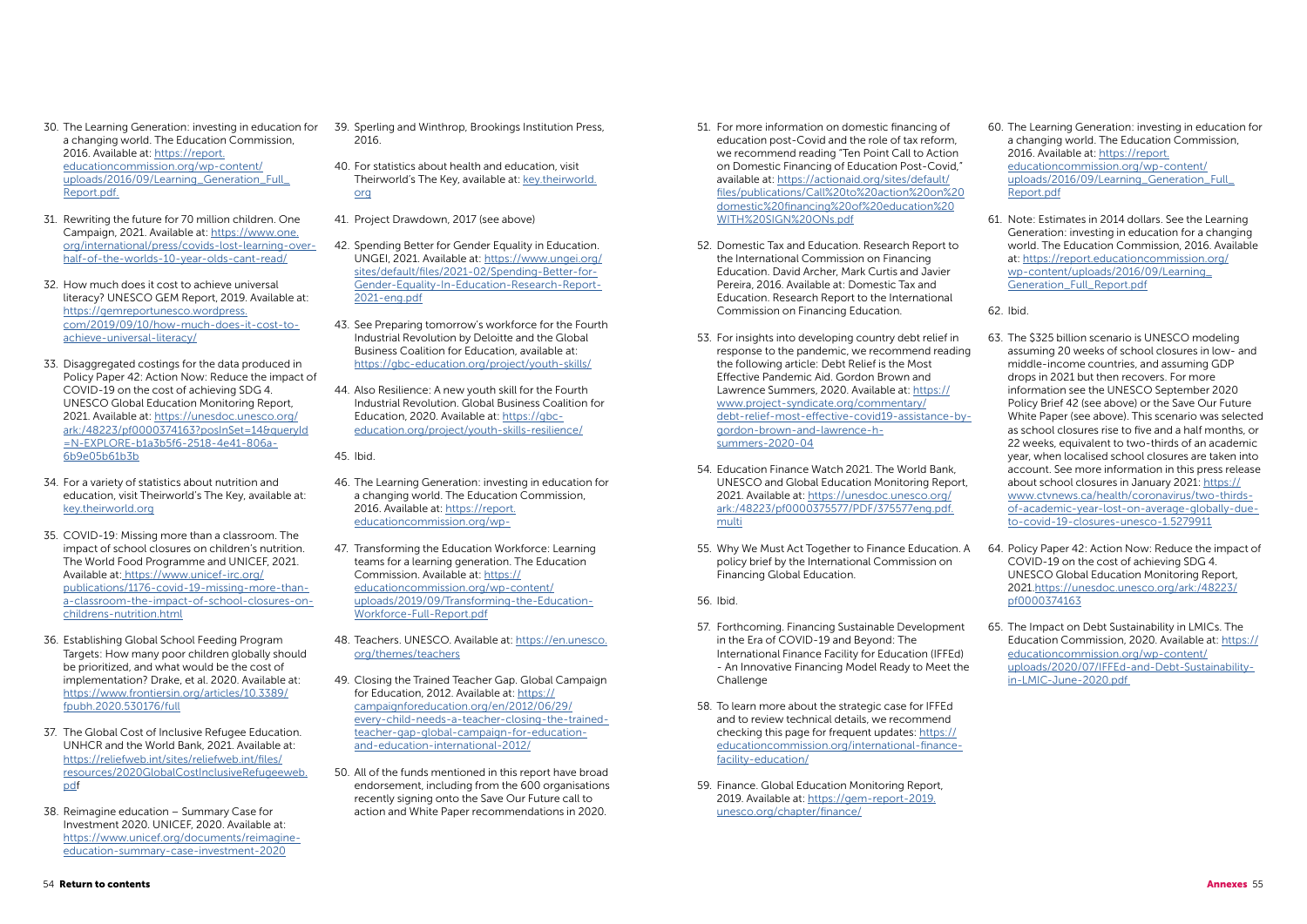in linkedin.com/company/gbceducation

# **Theirworld**

Theirworld is a global children's charity committed to ending the global education crisis and unleashing the potential of the next generation. Its mission is to ensure that every child has the best start in life, a safe place to learn, and skills for the future.

Theirworld achieves its mission by combining the power of campaigning, policy, and innovative projects, to create change from the top-down and bottom-up. Theirworld anticipates, targets, and solves the complex barriers keeping children and youth from education and opportunity.

Informed by breakthrough research and activated by an influential network of next generation partners, Theirworld works with youth, governments, businesses, NGOS and campaigners to develop and deploy solutions to unleash the potential of the next generation.

- **W** atheirworld
- facebook.com/Theirworld
- (o) atheirworldorg
- in linkedin.com/company/theirworld
- **M** info@theirworld.org

### theirworld.org

# **Global Business Coalition For<br>Education**

The Global Business Coalition for Education is a movement of businesses committed to ending the global education crisis. Theirworld established the Global Business Coalition for Education in 2012 upon recognition that the business community was an important constituency with the potential to more proactively support global education in a sustainable and scalable manner.

The Global Business Coalition for Education has become one of the world's most effective forums for connecting businesses that aim to make an impact on the lives of young people. It has a network of more than 150 influential private sector companies committed to best practice in supporting education and Sustainable Development Goal 4.

 $\bigcirc$  agbceducation facebook.com/GBCEducation  $\vee$  gbc-education.org/

gbc-education.org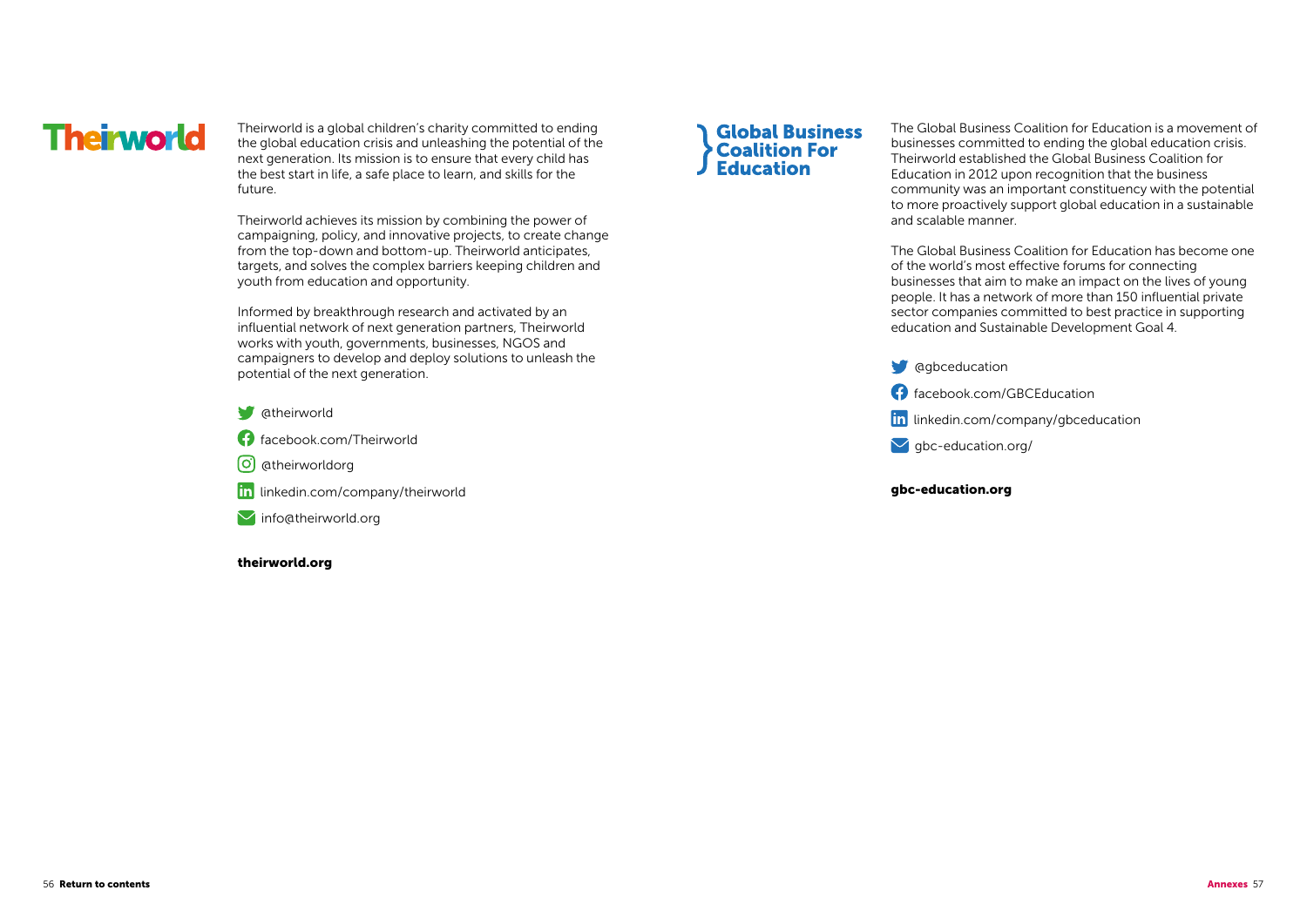# About the authors

# Financing education and the global recovery





### The Education Finance Playbook

**Justin van Fleet, Ph.D.** is the President of Theirworld and the Executive Director of the Global Business Coalition for Education. He previously served as the Director of the International Commission on Financing Global Education Opportunity and Chief of Staff to the United Nations Special Envoy for Global Education. He was a fellow at the Brookings Institution's Center for Universal Education in Washington, D.C. and has worked for the Clinton Global Initiative and Council on Foreign Relations. He holds a Ph.D. from the University of Maryland in international education policy and a Master degree from Harvard University in the same field.

### The Supplemental Technical Guide for Donors

**Rob Doble, Ph,D.** is the Director of Policy, Advocacy and Programmes at Theirworld. He was previously the Advocacy Director at the Lego Foundation and Head of Education Policy, Advocacy and Communications at Save the Children International. He holds a Ph.D. in global health policy from the London School of Hygiene and Tropical Medicine at the University of London and a MSc in Conflict, Security and International Development at the University of Birmingham.

**Kate Oliver** is the Education Financing Policy and Advocacy Manager at Theirworld and was previously a Policy and Advocacy Advisor at Bond UK.

Alex Spillius is a Senior Editorial Consultant at Theirworld and was previously a diplomatic correspondent for the Telegraph Media Group.



Raphaëlle Faure is a consultant in international development. She was recently a senior policy advisor at the UK Treasury in the Strategic Projects and Budget directorate. Prior to that, she was a researcher in the development strategy and finance programme of the Overseas Development Institute (ODI). Her interests and expertise relate to development finance, international development policy, and the institutional design and strategic priorities of development agencies. Before joining ODI, she worked for the Agence Française de Développement (AFD). Raphaëlle holds an MA in European and International Law from the University of Grenoble and an MA in EU International Relations and Diplomacy from the College of Europe in Bruges.

### **Theirworld**

"Education must be at the core of the pandemic recovery efforts and the financing gap must be filled. Financing Sustainable Development Goal 4 must rise to meet the challenge ahead of us, which means increasing investment in national education budgets, fully funding institutions and leveraging innovative finance."







## Amina J. Mohammed, Deputy Secretary-General of the United Nations, Chair of the United Nations Sustainable Development Group

"Already underfunded, global education now needs additional resources for catch-up programmes, digital inclusion and the safe return to school. To meet the Sustainable Development Goal commitments between now and 2030, we must pressure governments not to cut their education budgets but to increase them -- and call on the international community to reverse current plans for cuts in aid budgets for education.

For obvious reasons we will need innovative financial instruments, including the new International Finance Facility for Education, which should be deployed immediately so that countries can ensure that every child goes to school."

# Gordon Brown, United Nations Special Envoy for Global Education

"The ambitions for financing global education cannot continue to fall short, especially during the crucial recovery period. If governments are serious about education for all, then the G7 and other major opportunities this year must include the International Finance Facility for Education as part of their solution.

Conventional finance approaches will not sufficiently support and fill the funding gap. It's critical for all financial players in the public and private sector to bring in innovative finance ideas."

# Hiro Mizuno, UN Special Envoy on Innovative Finance

and Sustainable Investments